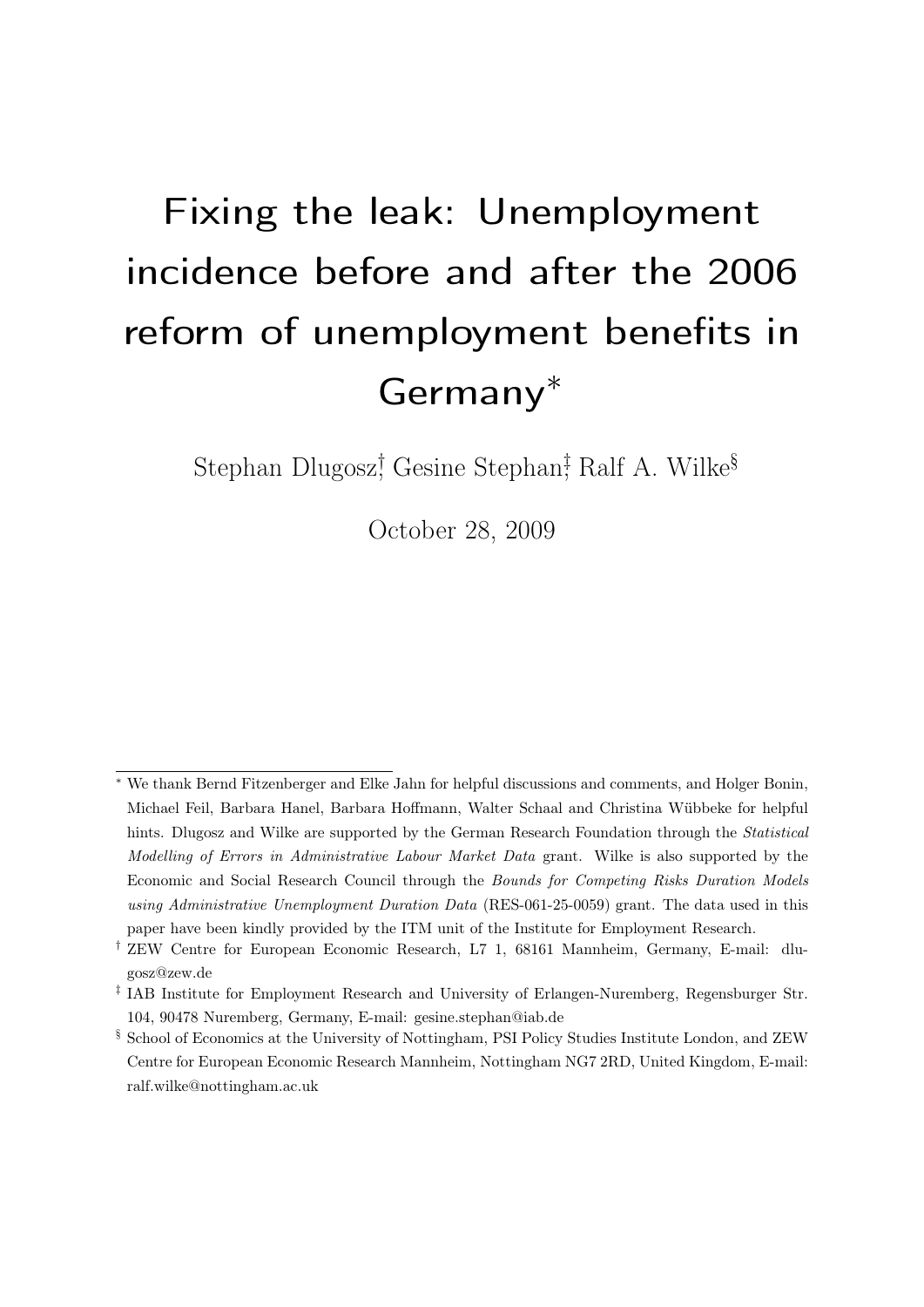From 2002–2004, the German government passed several laws that curtailed the generosity of the unemployment compensation system. One of the most ambitious changes was a considerable reduction in unemployment benefit entitlement lengths for older unemployed, which was effective during 2006 and 2007. We apply a difference-in-differences approach to show that the highly disputed reform induced a considerable decline in unemployment incidence among older workers. It thus sealed an important leak in the unemployment insurance system. Furthermore, we find a strong anticipation effect; unemployment entries of elderly workers peaked during the months preceding the reform.

Keywords: unemployment incidence, policy evaluation, administrative data JEL: J63, J65

# 1. Introduction

Economic theory suggests that unemployment benefits (UB) reduce incentives to work [\(Moffitt and Nicholson, 1982;](#page-26-0) [Mortensen, 1970\)](#page-26-1). The effect of UB on labour market outcomes might be particularly strong for older individuals, because workers as well as firms account for expected streams of unemployment benefits when determining the optimal timing of (early) retirement [\(Hutchens, 1999;](#page-25-0) [Stock and Wise, 1990\)](#page-26-2). This paper investigates empirically how labour market institutions, in particular the system of unemployment compensation and its use as a pathway into early retirement, affect transitions out of employment into unemployment. We analyse the effects of important legislative changes, which strongly modified the out-of-work options for older individuals: During 2006, Germany has seen a radical shortening of unemployment benefit entitlement periods for the elderly. Our paper presents first results on the effects of this highly debated policy change on individual labour market outcomes.

From the 1980s until 2006, the German unemployment benefit system guaranteed constant and high compensation streams (up to 32 months) for elderly workers. It thus provided a popular bridge between the exit out of regular employment and the entry into old age pension. Unemployment incidence was high among older workers with long tenure, and their labour force participation rate was also exceptionally low [\(OECD,](#page-26-3) [2003\)](#page-26-3). In the mid 1990s, unemployment rates for the elderly peaked at about 20–25%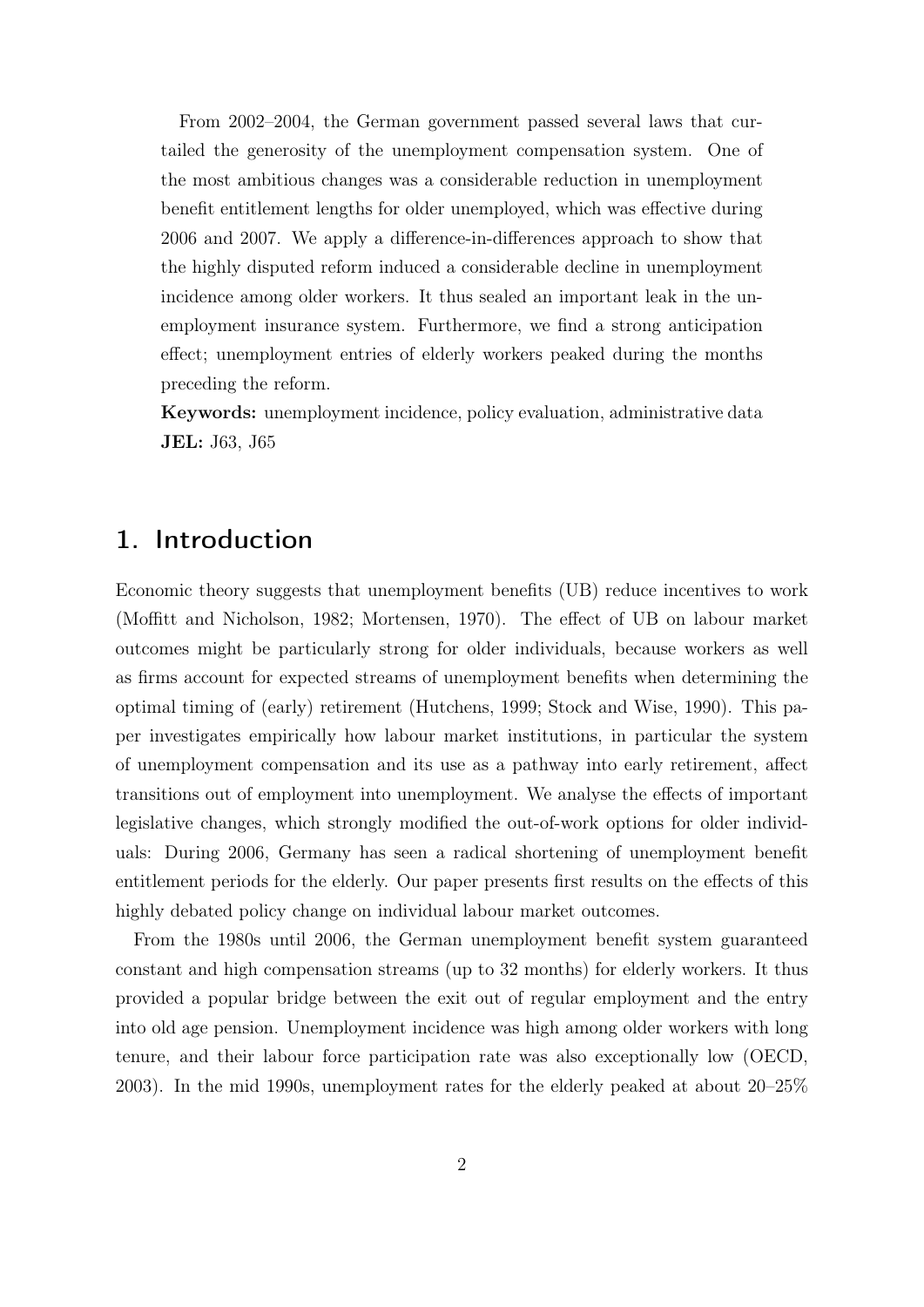and the situation became more and more financially untenable. Since the second half of the 1990s, several reforms reduced the generosity of the unemployment compensation and the pension system, with the aim to postpone workers' exit out of employment and their entry into retirement. While changes were rather moderate until the year 2002, the pace of reforms considerably increased in the period 2003–2006. A key element of these policy reforms was the reduction in maximum entitlement lengths for unemployment benefits, which became effective in February 2006.

This paper presents a first empirical analysis of the effects of the 2006 reform on individual unemployment incidence. The reform affected only older age groups and can thus be interpreted as a natural experiment. This allows us to identify the reform effects using a difference-in-differences approach. We obtain strong evidence that unemployment incidence considerably declined in response to the reform. Our findings confirm previous empirical results for earlier policy changes in Germany and Finland (e.g. [Fitzenberger](#page-25-1) [and Wilke, 2010;](#page-25-1) [Kyyrä and Wilke, 2007\)](#page-25-2). Moreover, we find a considerable anticipation effect just before the reform that led to a peak in the inflow to unemployment during the winter 2005/2006. The size of this effect is surprising, as legal regulations were designed to prevent exactly this anticipation effect. Thus, our results suggest that legislation was not able to fully absorb economic incentives to exploit the old system as far as possible. Due to anticipation of the reform and the short period until the next reform took place in early 2008, our analysis cannot exactly identify the longer-term (steady-state) reform effect. Nevertheless, our results suggest that the reform was successful by sealing an important leak in the German unemployment insurance system, as the decrease in unemployment incidence after the reform clearly offsets the anticipation effect.

The paper is structured as follows. Section 2 gives a short review of the theoretical and empirical literature, while Section 3 describes the institutional setup in more detail. Section 4 introduces the data and Section 5 presents estimation results. Based on these estimates, Section 6 provides a fiscal benefit analysis of the reform from the viewpoint of the Federal Employment Agency. The last section provides a concluding discussion.

## 2. Theory and Literature Review

Economic theory suggests that less generous unemployment compensation makes the state of unemployment less attractive. The competitive labour supply model as well as the basic job search model [\(Moffitt and Nicholson, 1982,](#page-26-0) [Mortensen, 1970,](#page-26-1) see also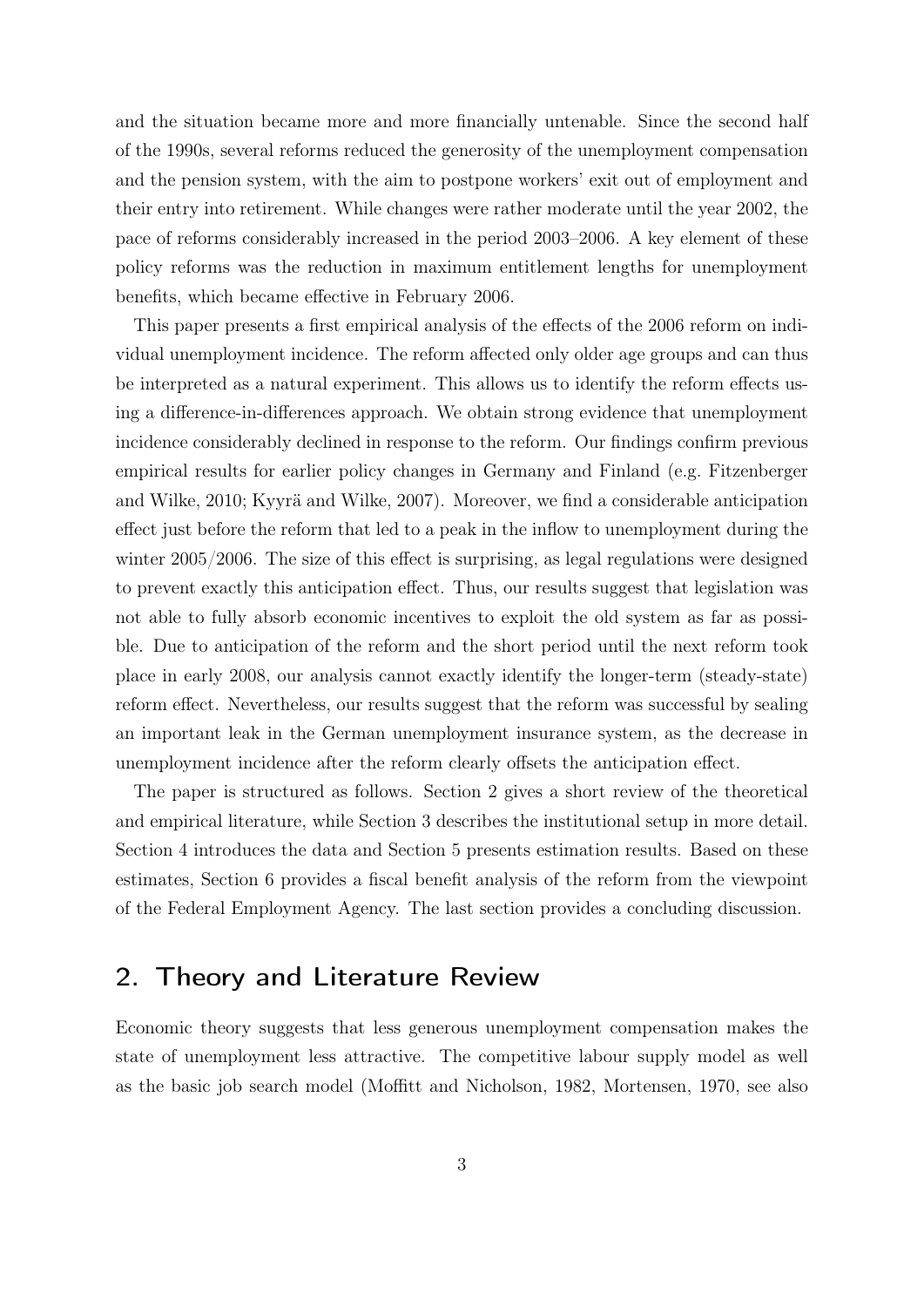[Cahuc and Zylberberg, 2004,](#page-25-3) Chap. 1 and 3) show that reservation wages increase with the generosity of unemployment benefits. As labour market institutions do not operate in isolation (e.g. [Boeri and van Ours, 2008,](#page-24-0) Chap. 13), we have to take into account the interplay between the system of unemployment benefits, retirement programs, and employment protection.

Workers as well as firms optimise their expected present value of future utility or profit, respectively. A worker will quit once utility from retirement exceeds utility from remaining employed. In a simple model of the worker's optimisation decision, it can be shown that postponing retirement increases income over the remaining life period, while time to derive utility from being retired decreases; thus that there must be some optimal retirement age (e.g. [Boeri and van Ours, 2008,](#page-24-0) Chap. 6). Taking into account uncertainty over future income streams, [Stock and Wise](#page-26-2) [\(1990\)](#page-26-2) developed an option value model of the (irreversible) retirement decision, where the retirement decision is reassessed every period when new information on future earnings arrives. Several recent papers presented dynamic programming models of the retirement decision and presented empirical applications (e.g. [Hakola and Määtänen, 2009;](#page-25-4) [Karlstrom et al., 2004\)](#page-25-5). In the context described by us in more detail in Section 3, achievable consumption and leisure paths are derived not only from expected future earnings and retirement pensions, but also from achievable streams of unemployment benefits.

However, firms will often be interested in a separation before a worker's optimal retirement age (or the mandatory retirement age) has been reached. [Boeri and van Ours](#page-24-0) [\(2008,](#page-24-0) Chap. 6.3.2) discuss the relationship between age and productivity and conclude that the objective relationship is difficult to establish (results from the literature are ambiguous); nonetheless, employers seem to have strong opinions about a decreasing productivity of workers with age. If dismissals are not enforceable due to employment protection (e.g. [Jahn, 2009\)](#page-25-6), or unwarranted due to implicit contracts or fairness considerations (e.g. [Gerlach et al., 2008\)](#page-25-7), both parties may negotiate an agreement, often accompanied by some kind of compensation paid by the firm to the worker. [Bentolila](#page-24-1) [and Bertola](#page-24-1) [\(1990\)](#page-24-1) developed a model of a firm's optimal employment policy in the presence of hiring and firing costs and showed that a firm reduces its labour force, if the expected present values of further employment are lower than firing costs. [Hutchens](#page-25-0) [\(1999\)](#page-25-0) presented a model where the firm and its workers negotiate a three-period contract over wages, private pensions, and employment probabilities. While the worker is employed during the first and retired during the third period, his employment proba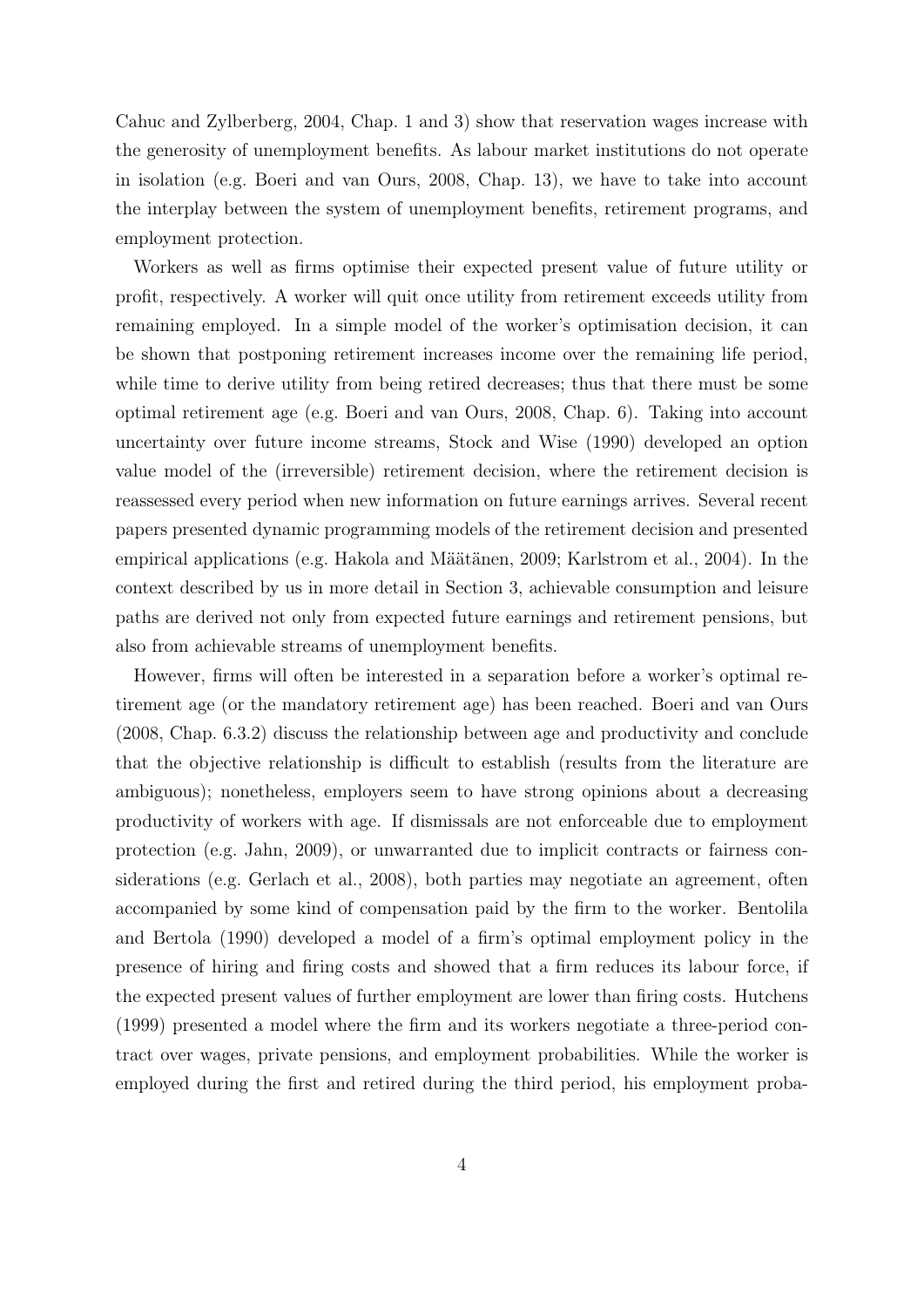bility during the second period is a function of his productivity at work and at home. In this context, the availability of second-period social security benefits would raise the income of second-period retirees and thereby reduce a firm's costs to reach a mutual agreement on second period retirement.

There is a broad empirical literature on the effect of changes in the unemployment compensation system on unemployment duration (e.g. for recent studies [Addison and](#page-24-2) [Portugal, 2008;](#page-24-2) [Lalive et al., 2006;](#page-25-8) [Lalive, 2007,](#page-25-9) [2008;](#page-26-4) [Lee and Wilke, 2009;](#page-26-5) [Müller et al.,](#page-26-6) [2007\)](#page-26-6). Fewer studies analyse—as we do—the impact of such changes on unemployment incidence. Empirical evidence relies predominantly on difference-in-differences estimators (DiD), exploiting reforms in the length of unemployment benefit entitlements that affected different age groups differently. For Germany, a number of papers have investigated the reforms of the 1980s and 1990s. [Fitzenberger and Wilke](#page-25-1) [\(2010\)](#page-25-1) compared unemployment entries and unemployment duration before and after a UB reform that took place in the 1980s and extended benefit durations for the elderly unemployed significantly. Whereas the reform had only a small effect on unemployment between jobs, it increased entries into permanent non-employment for elderly workers. [Müller et al.](#page-26-6) [\(2007\)](#page-26-6) showed that increasing age thresholds for maximum eligibility during 1997 reduced the unemployment incidence and in particular early retirement. [Hanel](#page-25-10) [\(2008\)](#page-25-10) approached the problem from the viewpoint of an introduction of permanent benefit reductions for early retirees that was enacted also during 1997. She found that this reduction led to a postponement of retirement entries by about fifteen months and a delay of employment exits by about nine months. Empirical evidence for other countries obtained similar results. For Austria, [Winter-Ebmer](#page-26-7) [\(2003\)](#page-26-7) analysed the quasi-experimental situation arising from a large extension of benefit duration in certain Austrian regions. He showed that unemployment entry rose considerably as a result of the new law. For Finland, [Kyyrä and Wilke](#page-25-2) [\(2007\)](#page-25-2) found that increasing the age threshold from which UB could be utilised as an "unemployment tunnel" into early retirement decreased unemployment entries of the affected age group.

## 3. The 2006 Reform of Unemployment Benefits

The German unemployment compensation system consists of two main elements. First, entitled contributors receive UB (Arbeitslosengeld 1) by the unemployment insurance for a limited time period; its amount depends on former wages. Second, needy unemployed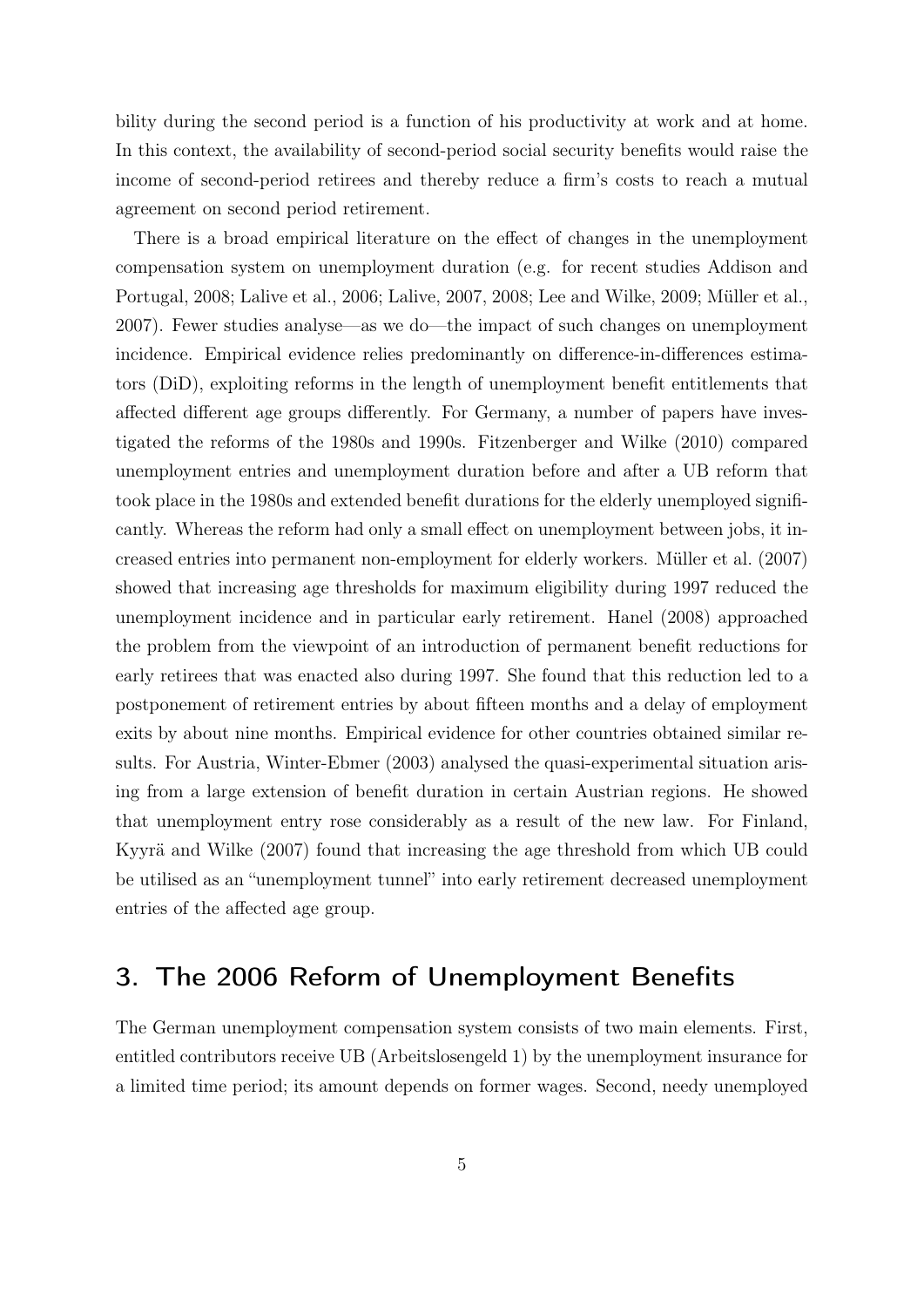job-seekers and their household members are entitled to means-tested and tax-financed unemployment assistance (Arbeitslosengeld 2, UA) since 2005. Contrary to the period before 2005, its amount does not depend on former wages. The Federal Employment Agency (Bundesagentur fuer Arbeit, BA) in Nuremberg is the official government body that administrates the unemployment insurance according to the Social Security Code (Sozialgesetzbuch, SGB). In order to qualify for UB, workers or employees need to have been in regular employment at least 12 months during the past three years until 2005, and during the past two years since 2006. This generates at least 6 months of UB entitlements, while the maximum duration depends on the calendar time period and on the length of the qualifying employment period. Until the end of 2007, unemployed persons of at least age 58 had the opportunity to withdraw from job search (and registered unemployment), while still receiving UB (see Appendix [A\)](#page-27-0). Even though workers and firms fund German unemployment insurance, there is no comparable experience rating system as in the US. Thus, lay-offs do not increase social security contribution rates of firms.

The maximum entitlement length for UB in Germany was subject to several changes since the 1980s. While it was 12 months independent of age until the mid 1980s, it was extended to up to 32 months for those aged at least 54. In 1997, the age threshold for extended entitlement lengths was raised by a few years, such that the minimum age for 32 months of entitlement increased to 57. This regime was valid until February 2006, when entitlement lengths were substantially shortened to a maximum duration of 18 months (see also Table [1\)](#page-6-0); maximum entitlement lengths for older individuals diminished by up to 14 months for those aged 52–54 and aged >56. However, the variation in actual UB entitlement lengths did not necessarily change payment streams for low-income earners (see Appendix [A\)](#page-27-0). The shortening was one of the key elements in the series of the so called "Hartz-Reforms" of the coalition government by Social Democrats and the Green Party, which were enacted during the period 2003–2006.

This paper analyses the effects of the aforementioned 2006 UB reform on the unemployment incidence of entitled older individuals. Because entitlements for younger individuals were not affected, the policy change involved a natural experiment, with well defined control and treatment groups. Furthermore, the 2006 reform affected all individuals who lost their job after the  $31<sup>st</sup>$  of January 2006, while the stock of UB claimants was unaffected. Therefore, the design of this policy change set economic incentives to advance planned dismissals to an earlier date. As it was unpopular with large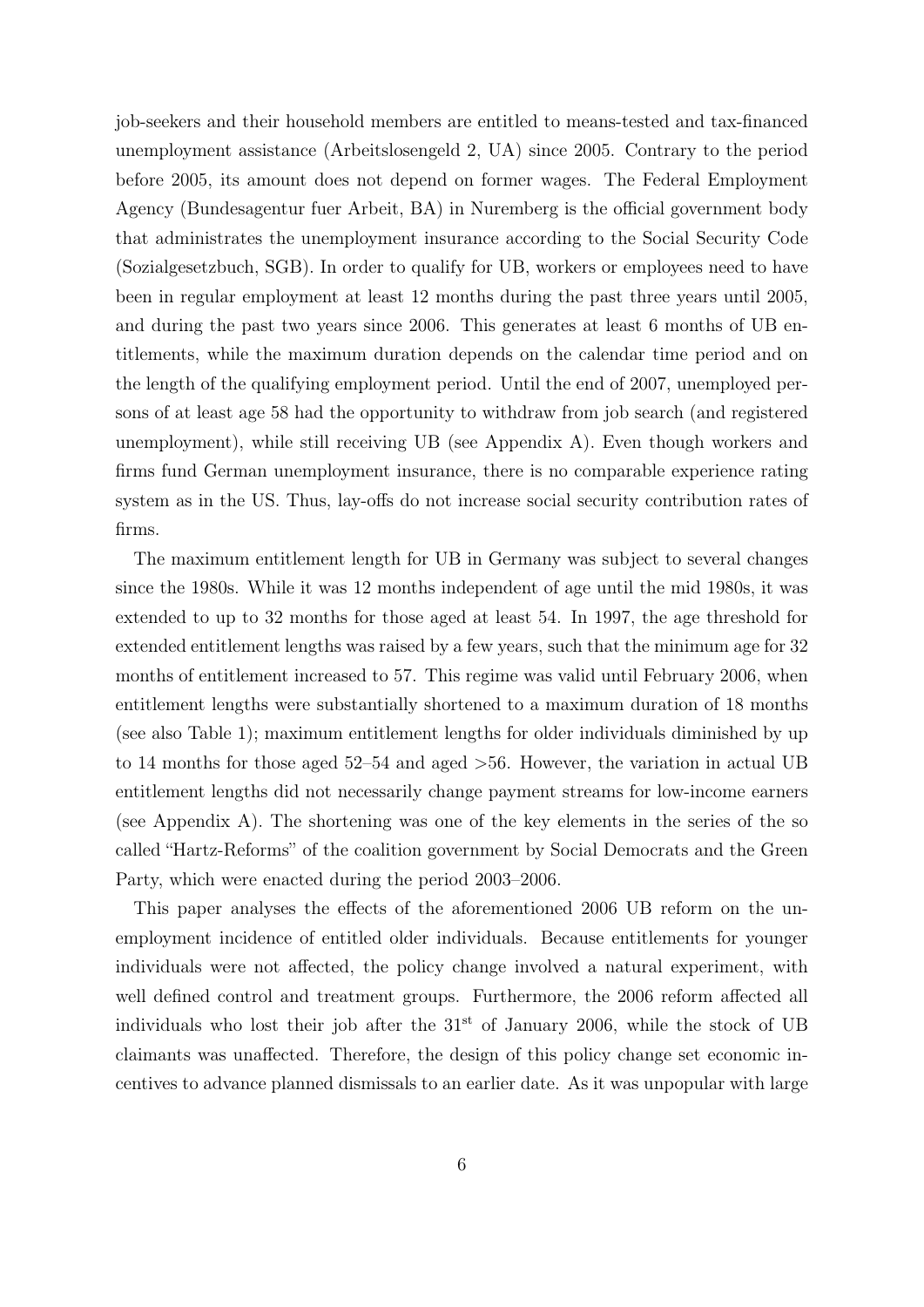<span id="page-6-0"></span>

| maximum UB entitlement length in months |    |                                              |    |  |
|-----------------------------------------|----|----------------------------------------------|----|--|
| age group                               |    | until $1/2006$ 2/2006 to $12/2007$ reduction |    |  |
| <45                                     | 12 | 12                                           |    |  |
| $45 - 46$                               | 18 | 12                                           | 6  |  |
| $47 - 51$                               | 22 | 12                                           | 10 |  |
| $52 - 54$                               | 26 | 12                                           | 14 |  |
| $55 - 56$                               | 26 | 18                                           | 8  |  |
| $>$ 56                                  | 32 | 18                                           |    |  |

Table 1: The 2006 reform of maximum entitlement length for UB in Germany.

parts of the voting population, the successive government (grand coalition of Christian Democrats and Social Democrats) withdrew the 2006 reform to a large extent in 2008, by re-extending the UB entitlement lengths to up to 24 months. This new regime was applied not only to new entries into unemployment, but also to those unemployed at that point of time. Our empirical analysis focuses on the 2006 reform; comprehensive individual data for the period after 2007 are not available yet. Nonetheless, labour market outcomes in late 2007 may have been already affected due to anticipation of the 2008 reform.

Two other policy changes were enacted at the beginning of 2006. First, as has been mentioned above, the qualification period for unemployment benefits has been reduced for all workers. Second, since 2006, a previously granted tax-free allowance for severance pay (11,000 Euro) has been abolished. Because we would expect severance payments to be larger for older workers with longer tenure, this modification has potentially reinforced the effects of the UB reform. Due to a lack of data on severance payments we are unfortunately, not able to separate between these two effects. However, the financial consequences of changes in taxation might be bypassed if non-cash benefits can be offered instead.

It is well known that the extension in UB entitlement lengths during the 1980s has led to a sharp increase in the incidence of unemployment for older workers [\(Fitzenberger](#page-25-1) [and Wilke, 2010\)](#page-25-1). Workers of age 57 and older could utilise the long entitlement length for UB as a bridge between employment and old age pensions. In 1997, this form of early retirement became more difficult as not only the unemployment insurance system,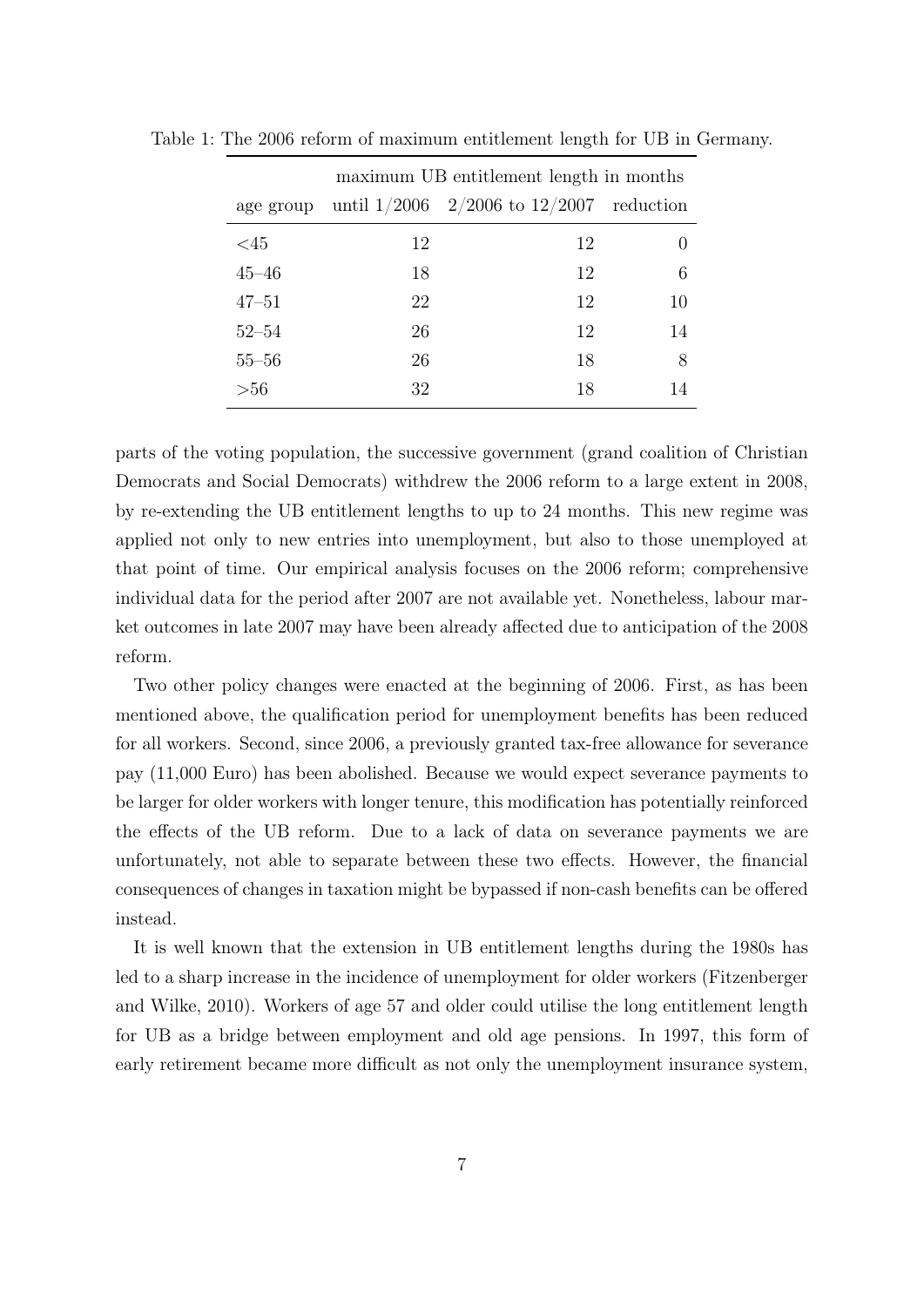but also the pension system underwent several important changes (see Appendix [A\)](#page-27-0). Pension reforms were, however, implemented gradually and over very long transitions periods. Thus their effects should not interfere—or at least not interfere strongly—with the effects of the (discontinuous) UB reform analysed by us.

Furthermore, several legal requirements could partly block pathways into early retirement. First, dismissal protection for older workers with long tenure is rather strong (see Appendix [A\)](#page-27-0). In particular, employment relationships of long-tenured workers in large firms are likely to be sensitive to changes in the unemployment benefit system. [Jahn](#page-25-6) [\(2009\)](#page-25-6) points out that it is nearly impossible for larger firms in Germany to dismiss older workers with long tenure due to social criteria; thus they have to "buy out" older workers by means of severance pay. Such separations are particularly costly and thus, large firms would be particularly likely to restrain from early retirement offers after a reduction in expected streams of unemployment compensation. Second, from the end of 2003 up to the 2006 reform, firms (except for small firms) had to partly or fully refund UB transfers for dismissed older workers with longer tenure (§147a SGB III); the underlying idea was to prevent anticipation effects of the reform. There are, however, important exceptions for firms and workers, which may offer opportunities to bypass the law. In our empirical analysis, we are also able to check whether the implementation of this law has been successful in the sense that it fully deterred anticipation effects of the shortened benefit duration. Third, employees who voluntarily quit their job suffer a cut-off period without UB receipt that shortens the remaining period of UB receipt. The length of the period was increased several times since the 1980s and has amounted to 12 weeks during the time period under investigation (§144 SGB III).

Based on the design of the 2006 reform and our economic reasoning in Section 2, we formulate the following three hypotheses, which we will analyse in our empirical analysis:

- The reduction in unemployment incidence for older workers depends on the strength of the treatment. We therefore expect the largest drop in unemployment entries for the aged  $52-54$  and aged  $>56$ .
- The reform effect is larger for older employees with long tenure in large firms. Larger firms cannot easily dismiss older workers with long tenure due to social criteria and have to buy them out. Therefore, they have to offer higher severance payments (cash and other benefits) and use unemployment benefits as a subsidy to reach a mutual agreement.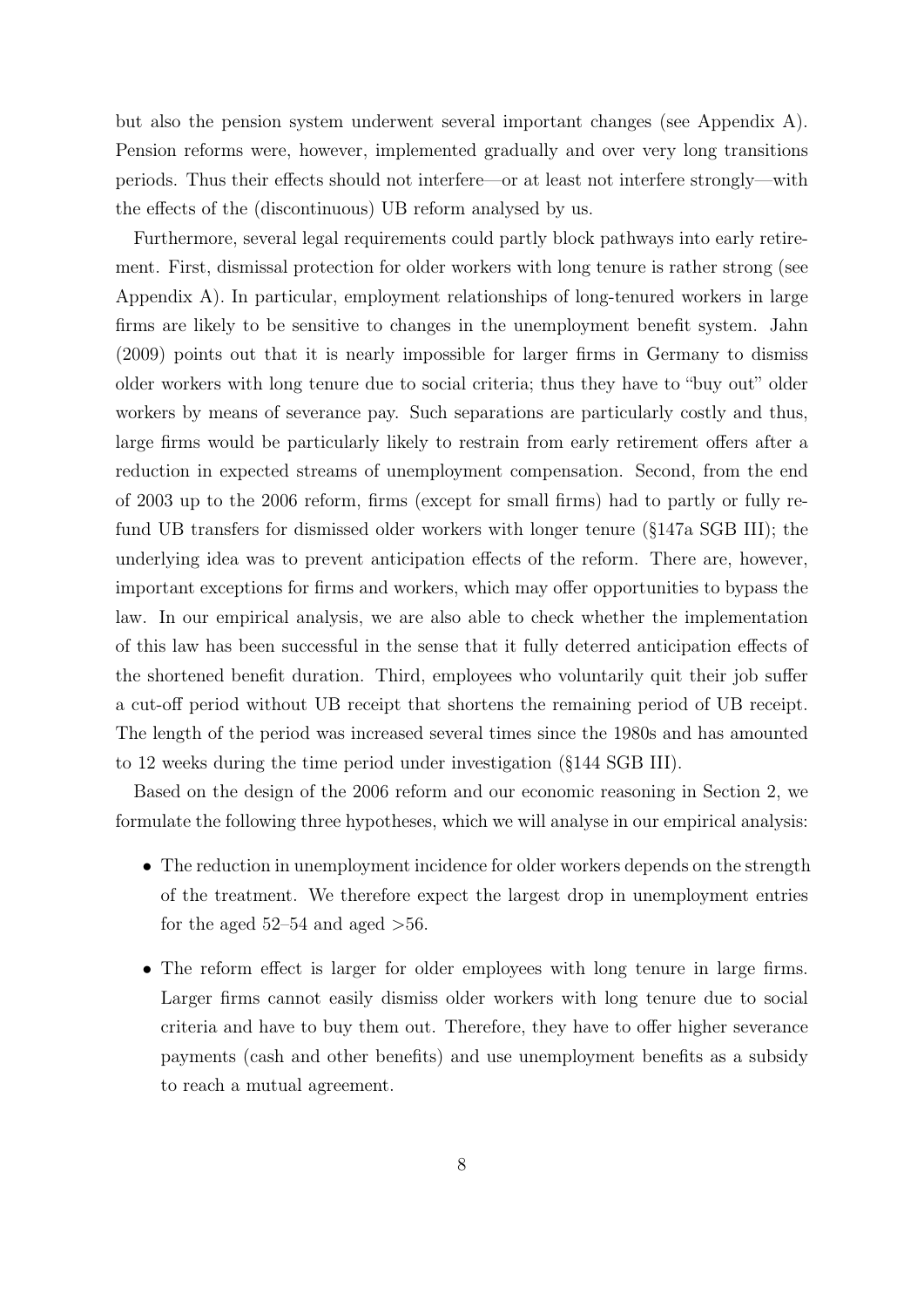• There is a sharp increase in unemployment incidence briefly before the reform due to anticipation behaviour.

# 4. Data and Descriptive Statistics

For our empirical analysis, we use the Integrated Employment Biographies (IEB) of the Institute for Employment Research (IAB) which is a merged administrative data set. These data contain daily spell information about employment periods subject to social security contributions (excludes self employment and life time civil servants), job seeking periods, participation in active labour market programmes, and  $UB/UA$  claim periods<sup>[1](#page-0-0)</sup>. For more details on these data see [Oberschachtsiek et al.](#page-26-8) [\(2009\)](#page-26-8). Our sample covers the period 2000 to 2007, whereas employment and benefit claim spells are available since 1993. Our sample is a 2% random sample of employees born before 1970. For our empirical analysis, we organise the data in form of a monthly panel of workers. We restrict our sample to individuals aged  $40-64$ , who (would have) had the maximum UB entitlement lengths under the pre-reform regime. Because special regulations apply to seasonal unemployment in the construction sector, we exclude it from the following analysis.

Age-specific unemployment rates in Germany are heavily driven by changes in the definition of unemployment due to modifications of the aged 58+ rules in 2003 and in 2008 (Appendix [A\)](#page-27-0). Therefore, we present age group specific rates of UB claimants with maximum entitlement lengths (cf. Table [1\)](#page-6-0) as a share of the eligible population instead. Figure [1](#page-9-0) shows that there has been a general increase in UB claimant rates until the end of 2004; rates were mainly stable during 2005 and decreasing after 2005. These general developments can be explained by increasingly favourable business conditions in the latter years. Figure [1](#page-9-0) also suggests that the gap between claimant rates for older and prime age unemployed increased within the less favourable business environment until 2004, and that it decreased during the boom period (2006–2007). Furthermore, we observe a particularly strong decline in the UB claimant rates after the reform in February 2006. Moreover, there are considerable peaks in the UB claimant rates of aged 57–64 and 52–54, the two most affected groups by the UB reform, in late 2005

<sup>&</sup>lt;sup>1</sup> The data do not distinguish between employee- and employer-initiated separations. Additional calculations based on the German Socio-Economic Panel suggest that the share of employee-initiated separations amounts to less than 10 percent for persons aged 40 and older.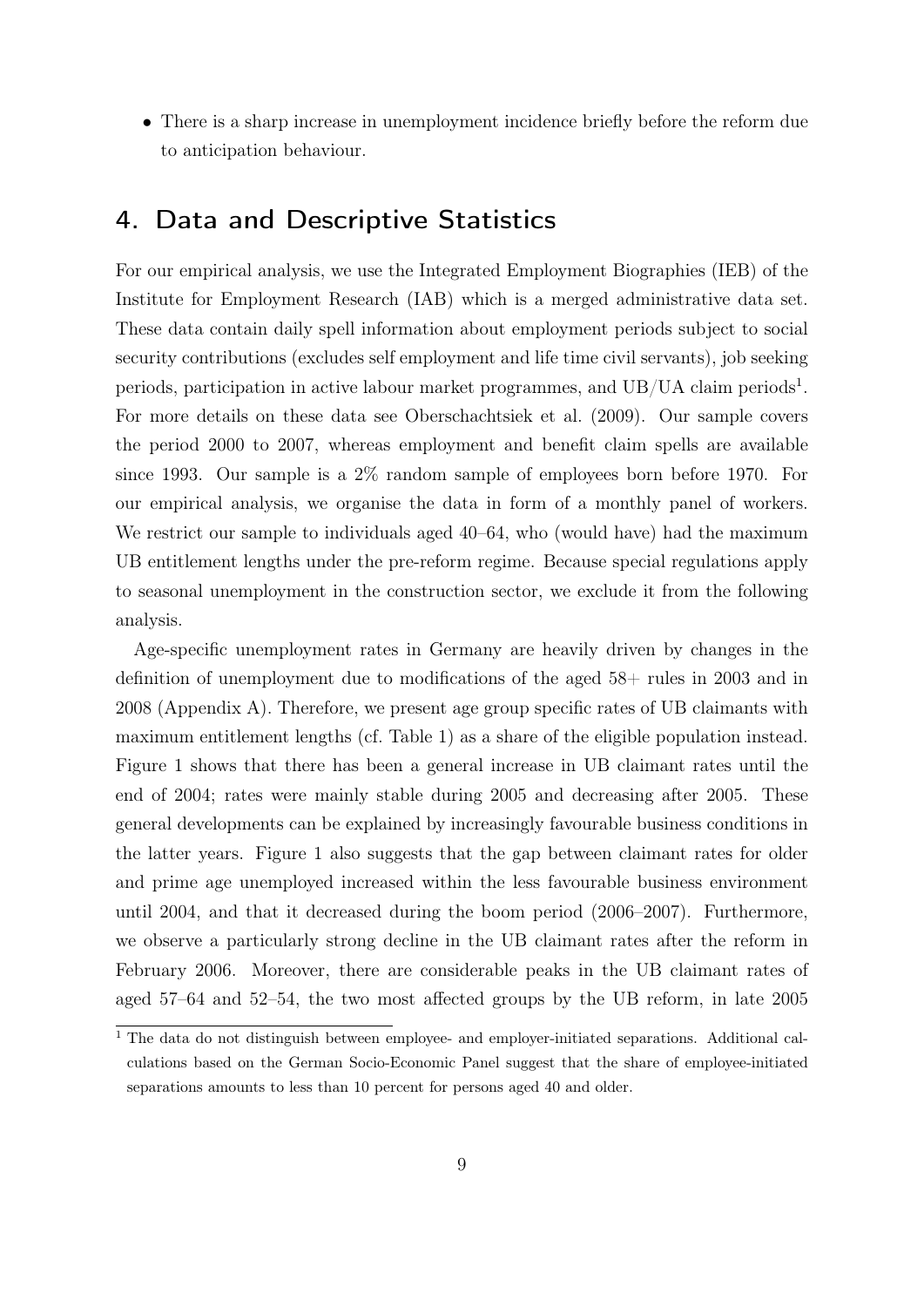<span id="page-9-0"></span>Figure 1: Age-specific UB recipient rates from January 2003 to December 2007 based on UB claimants and workforce with maximum entitlements only. Source: IEB, own results.



and early 2006. As there are none or much smaller increases for other age groups, this provides first empirical evidence for anticipation behaviour before the reform. While the disproportional changes in the rates provide some descriptive evidence for a reform effect, it is difficult to establish a clear link to unemployment incidence as the rates are also affected by the stock of unemployed or UB claimants and by unemployment duration. In our econometric analysis, we focus on changes in unemployment incidence.

Because we analyse a reform of the UB system, we restrict our sample to individuals who were eligible for UB when becoming unemployed. Thus, in our empirical analysis, we define a transition to unemployment as a transition from employment subject to social security contributions to claiming UB (Arbeitslosengeld  $1)^2$  $1)^2$ . Figure [2](#page-11-0) displays the

<sup>&</sup>lt;sup>2</sup> Due to cut-off periods or temporary drop outs, for example, UB claim spells do not always begin at the end of the previous employment spell. In these cases, it is not observable from the data whether there is an immediate transition to unemployment or a temporary inactivity period. As the number of these cases is rather small in our sample, our empirical results are robust with respect to the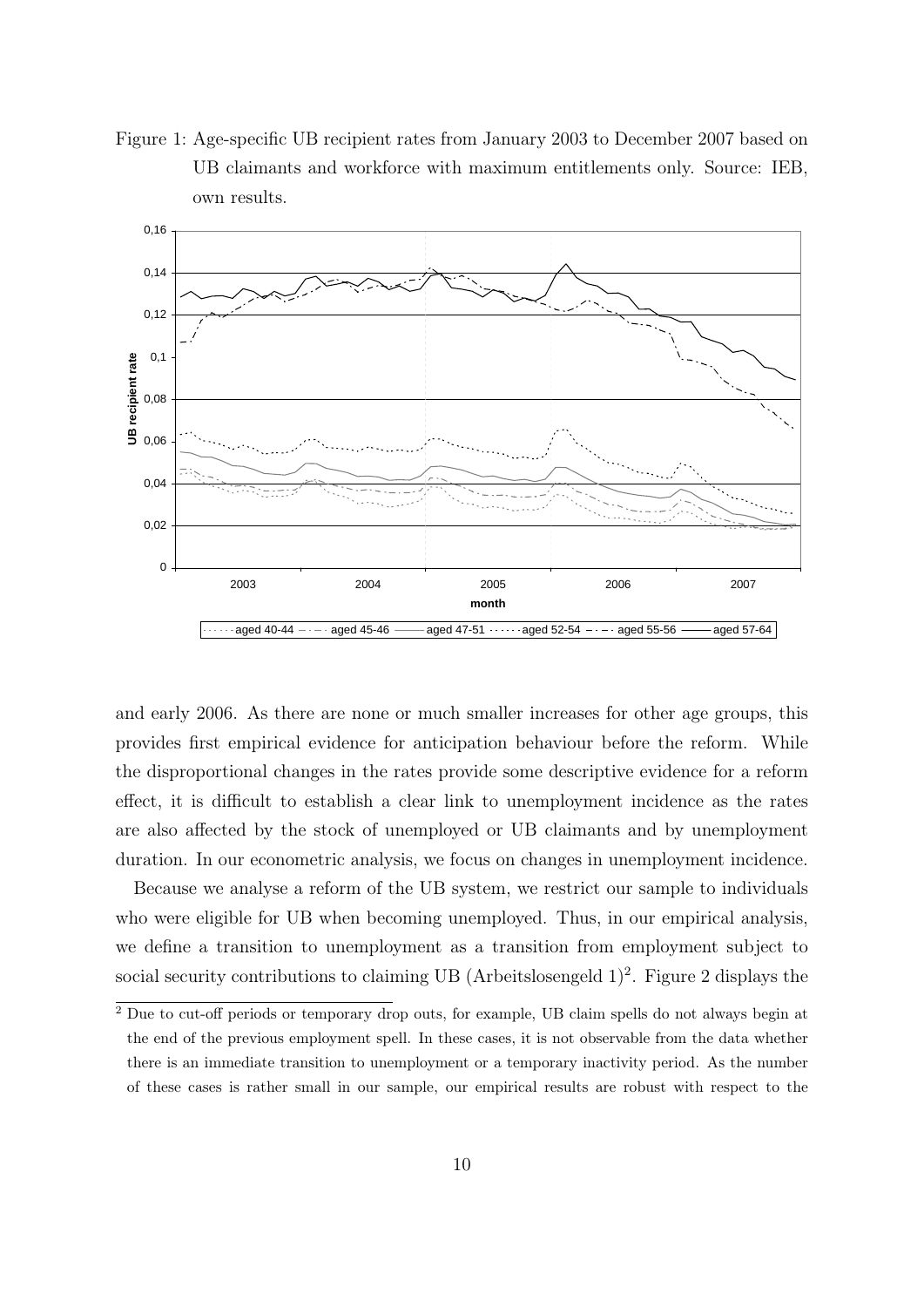probability of becoming unemployed by age and year<sup>[3](#page-0-0)</sup>. The unemployment incidence is computed for workers who are eligible to the maximum unemployment benefit according to Table [1](#page-6-0) and became unemployed during the current year. Before the UB reform, those who were 57 and older at the beginning of their unemployment period were eligible for 32 months, i.e. more than 2.5 years of UB. This induced a higher transition rate to unemployment, which is indicated by a jump in the graph at the age of 57. The incidence peaked at an age of 60 and then declined for older persons, as other ways into early retirement became more attractive. Just before the 2006 reform, unemployment incidence strongly increased for those aged 57+. After January 2006—when UB entitlement lengths were reduced by more than 50% for the aged 57+—unemployment incidence peak at an age of 63.

Figure [3](#page-12-0) shows monthly transition rates to unemployment during a certain month for different age groups. Transitions occur more frequently at the end of the year or quarter, which leads to peaks in the incidence. This pattern is more apparent for the oldest age group 57+. Furthermore, there is a much higher peak at the end of 2005 for the age group 57+ and also—but less prominent—for the other age groups. Similar to Figure [2,](#page-11-0) this indicates the presence of an anticipation effect just before the UB reform from November 2005 until January 2006. Moreover, unemployment incidence for the oldest age group drops from about 0.005 to slightly above 0.0025 after the UB reform, while the decline for the other age groups is much smaller.

As described in Section 3, there are several laws that are supposed to prevent early retirement at the expense of the unemployment insurance. These include cut-off periods for unemployed who voluntarily quit their job; since 2003, large firms are obliged to refund unemployment benefits for dismissed older workers with more than 10 years of tenure. However, a brief study of the official statistics of the Federal Employment

$$
1 - \prod_{m=1}^{12} [1 - p_{a,\ell,m}] ,
$$

maximum allowed gap. We checked this for gaps of up to six months. Our following empirical results are obtained by allowing for gaps of up to three months between the end date of an employment spell and the start date of a subsequent UB claim spell.

 $3$  More specifically, the probability of becoming unemployed in year t for a years old workers is computed as

where  $p_{a,\ell,m}$  is the monthly layoff rate among workers aged a for month m of year  $\ell$ , which is defined as the ratio of workers with eligibility for the maximum entitlement length becoming unemployed during month  $m$  to otherwise equal workers who were still employed at the end of month  $m$ .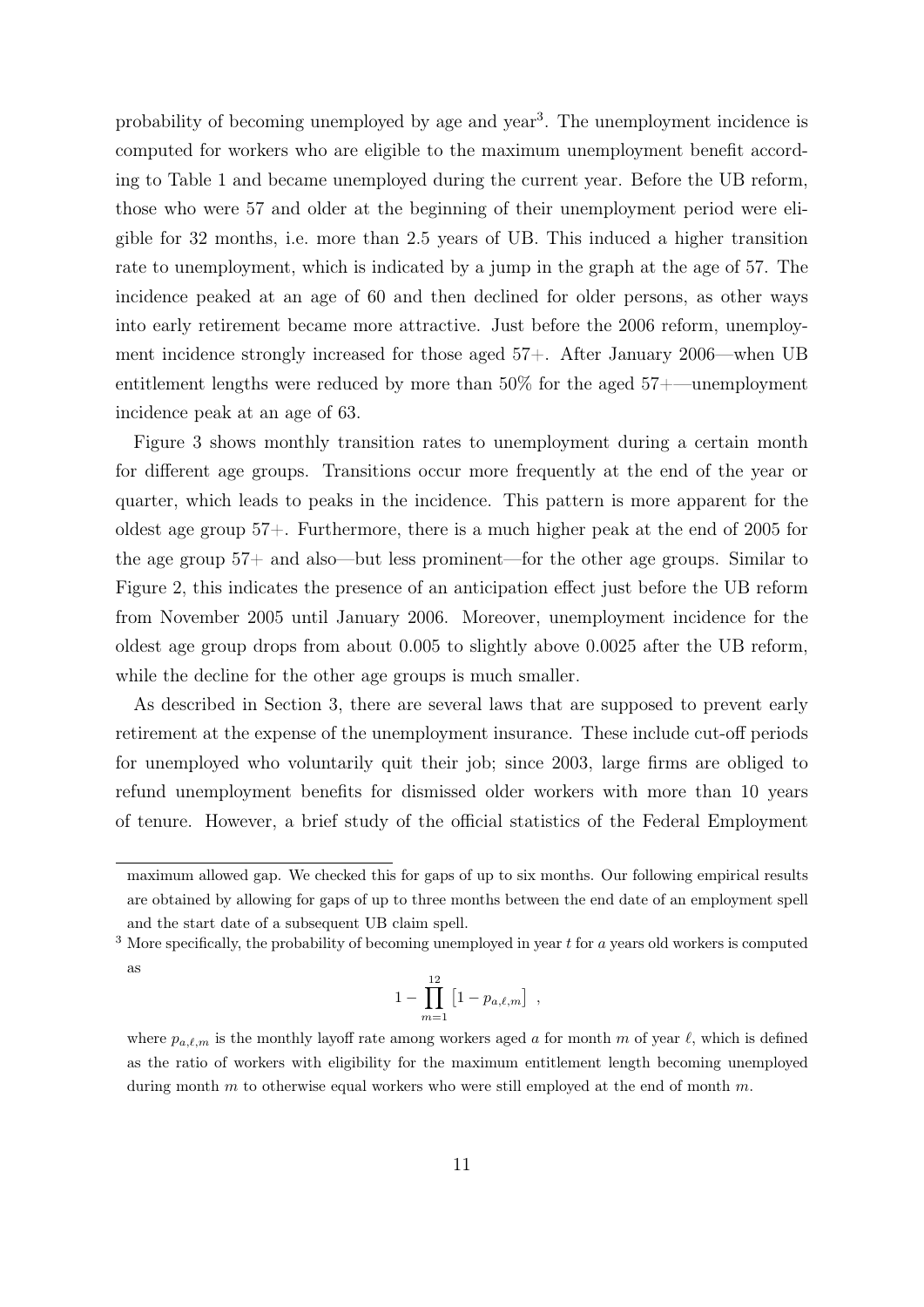

<span id="page-11-0"></span>Figure 2: Annual transition rates from employment to unemployment by age and year. Source: IEB, own results.

Agency showed that the numbers of such cases are rather low: In April 2006, the stock of unemployment benefit recipients of age 55 and older for whom unemployment benefits had to be refunded by the firm peaked at 5,300 cases (the average stock 2005–2006 amounted to about 430,000 persons). The number of cut-off individuals within the same age group due to quitting peaked in February 2006 at about 2,300 entries, nearly doubling the average number of cut-off cases (average monthly entries in unemployment 2005–2006 amounted to about 18,000). While we cannot say anything about the ex-ante (threat) effects of these regulations, we conclude that they have been applied ex-post only in comparatively few cases and were not able to entirely eliminate anticipation behaviour just before the reform.

## 5. Econometric Analysis

The descriptive analysis has already provided first insights how the UB reform in 2006 affected the unemployment experiences of older employees with long UB entitlement lengths. In order to obtain an estimate of the reform effect on unemployment incidence, we employ a difference-in-differences (DiD) design with well defined pre- and post-reform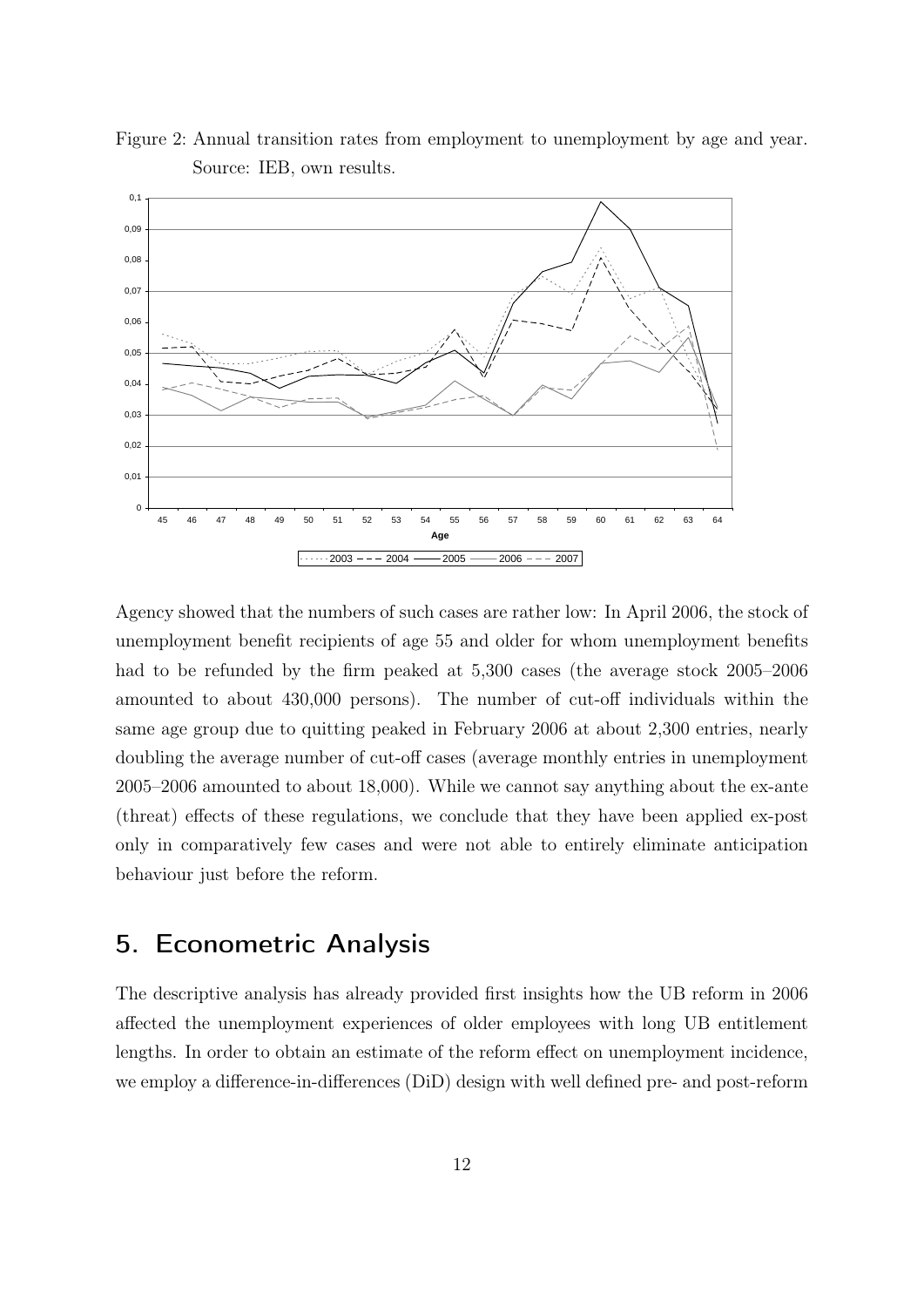

<span id="page-12-0"></span>Figure 3: Monthly unemployment incidence by time, year and age group. Source: IEB, own results.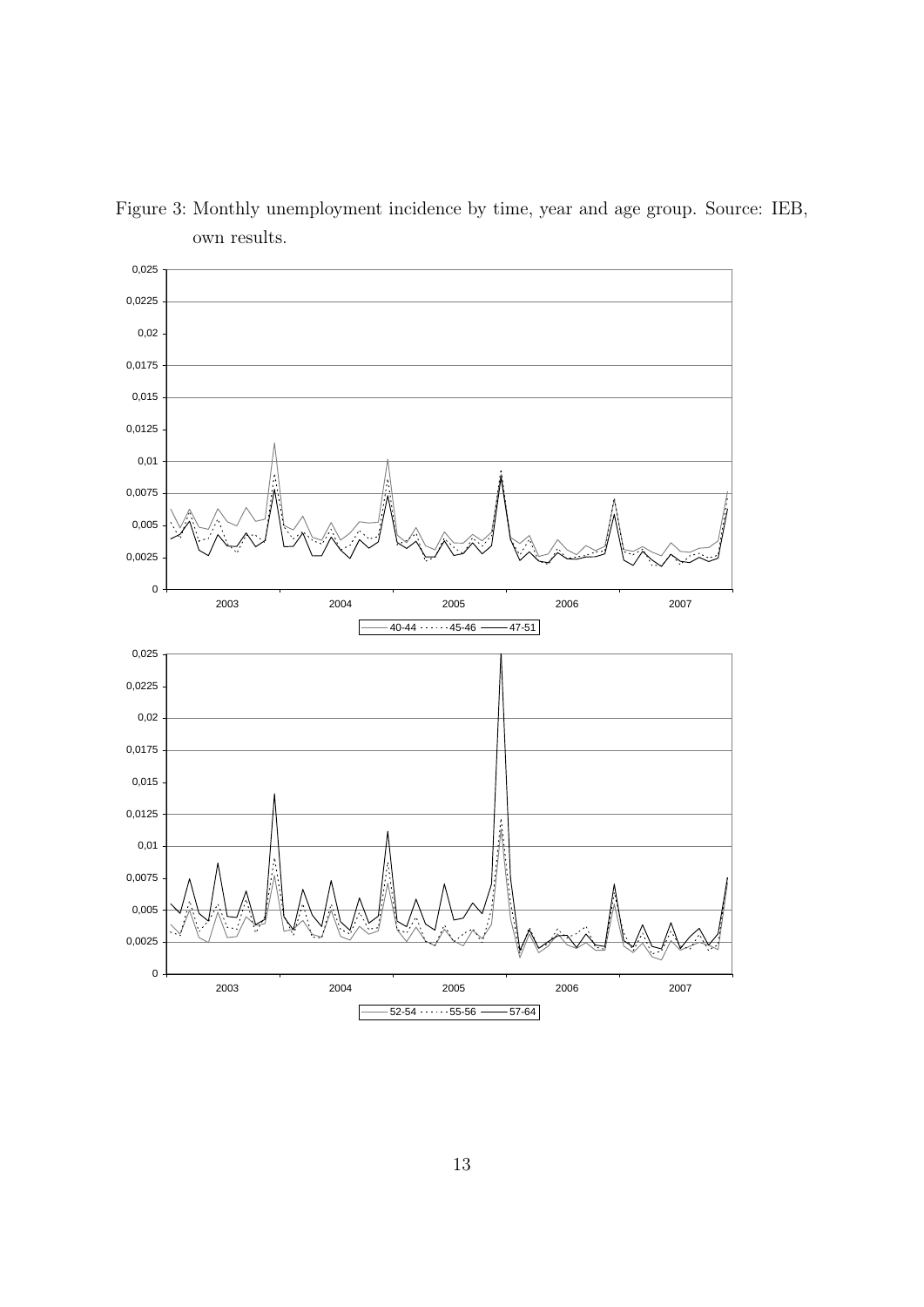periods and treatment and control groups. DiD estimators are a standard approach to evaluate policy changes that affect different groups of individuals differently<sup>[4](#page-0-0)</sup>. The identifying assumption is that group-level omitted variables can be captured by grouplevel fixed effects (e.g. [Angrist and Pischke, 2009,](#page-24-3) Chap. 5.2), in other words that trends in unemployment incidence would have been the same for different age groups in the absence of treatment.

Our analysis also takes into account anticipation behaviour just before the reform. If anticipation takes place, short- and long-term effects of the reform do not have to coincide. While the short-term effect can be directly estimated, the DiD estimator may be a biased estimator of long-term effects: by advancing dismissals from the post-reform period to the pre-reform period, unemployment incidence decreases—for a limited period after the reform—more strongly than in absence of anticipation. Unfortunately, the 23 months post-reform period is not long enough to resolve this issue, which likely induces our DiD estimator to overestimate the magnitude of the long-term effect. Furthermore, the removal of a tax-free allowance for severance pay (see Section 3) at the beginning of 2006 may also affect our estimates.

We model the conditional probability that an employed individual becomes unemployed during the period 2003 to 2007 as

<span id="page-13-0"></span>
$$
Pr[y_{it} = 1|x_{it}] = \frac{\exp[x_{it}\beta)]}{1 + \exp[x_{it}\beta]}, \qquad (1)
$$

where  $x_{it}$  represents row it of the design matrix for d (dummy coded) variables and the constant. The matrix has k columns;  $\beta$  is a k vector of unknown coefficients. We use the standard maximum likelihood estimator for logit models to estimate model [1](#page-13-0) for four different specifications (Model O, A, B and C). The vector of explanatory variables  $x_{it}$  includes information on worker's socio-demographic characteristics and work history, firm and region characteristics as well as a number of time dummies. Table [2](#page-15-0) summarises the four models, which differ only in the regressor sets<sup>[5](#page-0-0)</sup>. The DiD estimator

<sup>4</sup> Another popular approach to investigate the effects of UB entitlement lengths is by means of a regression discontinuity design (RDD, e.g. [Angrist and Pischke, 2009,](#page-24-3) Chap. 6). However, RDD is typically not applied to the analysis of policy changes, but rather to estimate the effects of discontinuities in benefit receipt by age under the same regime (e.g. [Lalive, 2007,](#page-25-9) [2008\)](#page-26-4). Furthermore, RDD requires a measurable discontinuity, which identifies the effect of the policy change [\(Hahn et al., 2001\)](#page-25-11). Anticipation enlarges this discontinuity; thus reform and anticipation effects cannot be disentangled.

<sup>5</sup> More detailed information on the regressors is given in Table [7](#page-29-0) (Appendix [B\)](#page-29-1).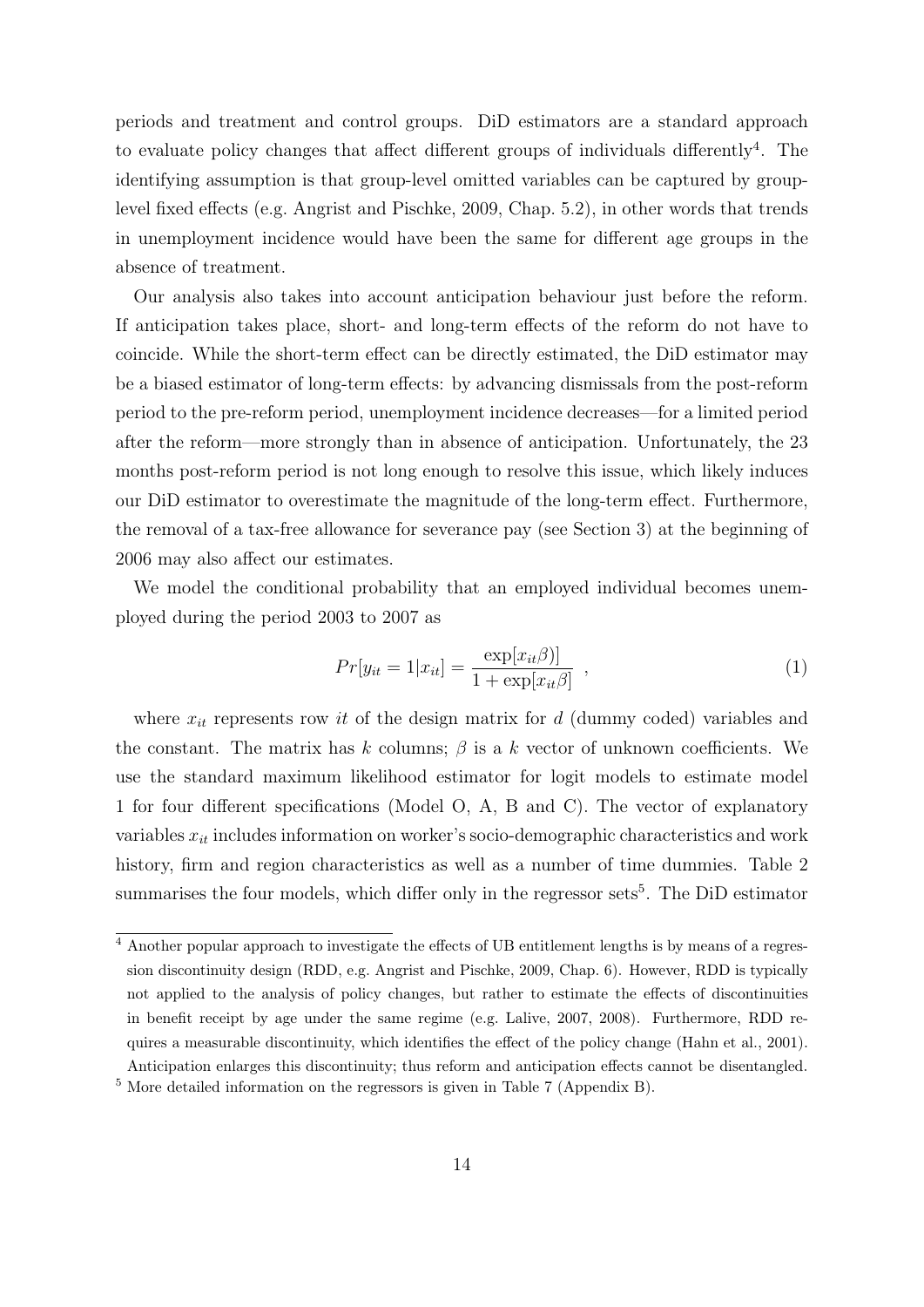

<span id="page-14-0"></span>Figure 4: Odds ratios of becoming unemployed from logit models compared with a reference worker aged 40 (Model O). Source: IEB, own results.

is implemented in Model B through interactions of age group variables and the postreform dummy, while Model C includes also interactions between age group variables and the anticipation period.

We first estimate separate logit models for the years 2003 to 2007 (Model O) with age 40 as reference age. Figure [4](#page-14-0) presents the resulting age effects in terms of odds ratios. The figure suggests that there are three relevant age intervals. The first ranges from 40 to about 50, where there is no difference in the odds ratios in all years between the age groups. From age 51 to 56, there is a monotone and parallel increase in odds ratios for all years. The third interval includes those aged  $57+$ , and it is characterised by larger odds ratios for all years. While pre- and post-reform years form rather homogenous groups, the year 2005 is an outlier with considerably higher odds ratios. They are mainly driven by the anticipation effect of individuals who became unemployed between November and December 2005 (see also Figure [3\)](#page-12-0). Comparing the pre-reform years 2003 and 2004 to the post-reform years 2006 and 2007, we clearly see a downward shift in the interval 57–61 years. This provides further evidence for considerable changes in unemployment incidence, because results in Figure [4](#page-14-0) now control for different compositions of individuals.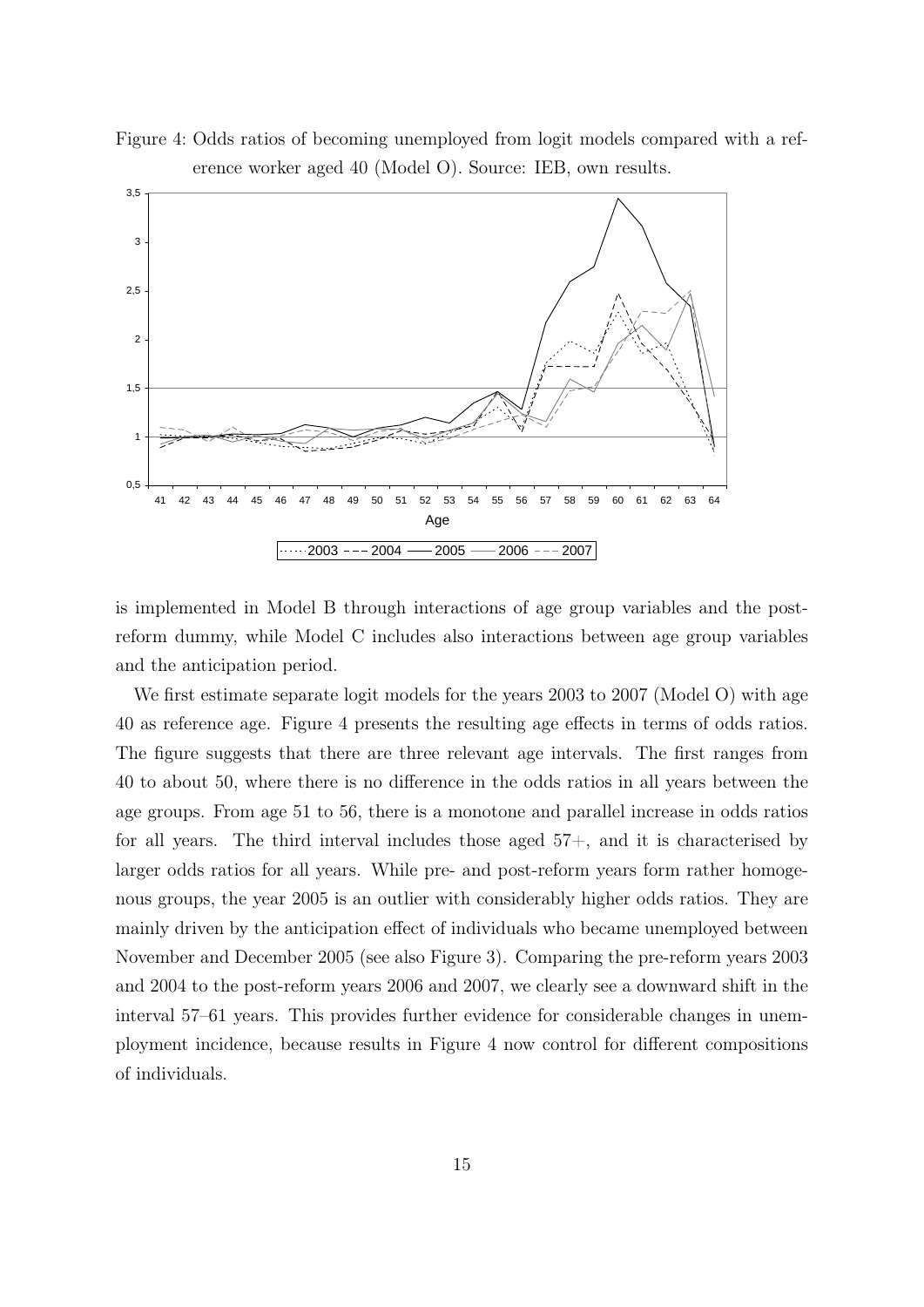| model                                                                                                         | description                                                                 |               |
|---------------------------------------------------------------------------------------------------------------|-----------------------------------------------------------------------------|---------------|
| O                                                                                                             | stratified by year                                                          |               |
| А                                                                                                             | year dummies                                                                |               |
| B                                                                                                             | basic DiD estimator                                                         |               |
| $\mathcal{C}$                                                                                                 | DiD estimator with anticipation                                             |               |
| variable                                                                                                      | description                                                                 | in model      |
| end of year, end of quarter                                                                                   | calender time dummies                                                       | O, A, B, C    |
| year dummies                                                                                                  | further calender time dummies                                               | A,B,C         |
| female, UB received, high wage, tenure $>4$<br>years, firm size $>500$ , employed since 1993,<br>East Germany | covariates                                                                  | O, A, B, C    |
| unskilled, university degree                                                                                  | education dummies (reference:<br>skilled worker)                            | O, A, B, C    |
| food, trade $&$ services, semi-public services,<br>public administration                                      | industry dummies (reference:<br>manufacturing)                              | O, A, B, C    |
| age dummies $(41, \ldots, 64)$                                                                                | age (reference: 40)                                                         | O             |
| age group dummies                                                                                             | age groups (reference: $40-44$ )                                            | A,B,C         |
| post-reform                                                                                                   | time dummy for post-reform<br>period (since February 2006),<br>base effect  | B, C          |
| age group $/$ post-reform interaction dummies                                                                 | reform effect dummies                                                       | B, C          |
| anticipation period                                                                                           | time dummy for anticipation<br>period (November 2005 until<br>January 2006) | $\mathcal{C}$ |
| age group $/$ anticipation period interaction                                                                 | anticipation effect dummies                                                 | $\mathcal{C}$ |
| dummies                                                                                                       |                                                                             |               |

<span id="page-15-0"></span>Table 2: Description of models O, A, B, and C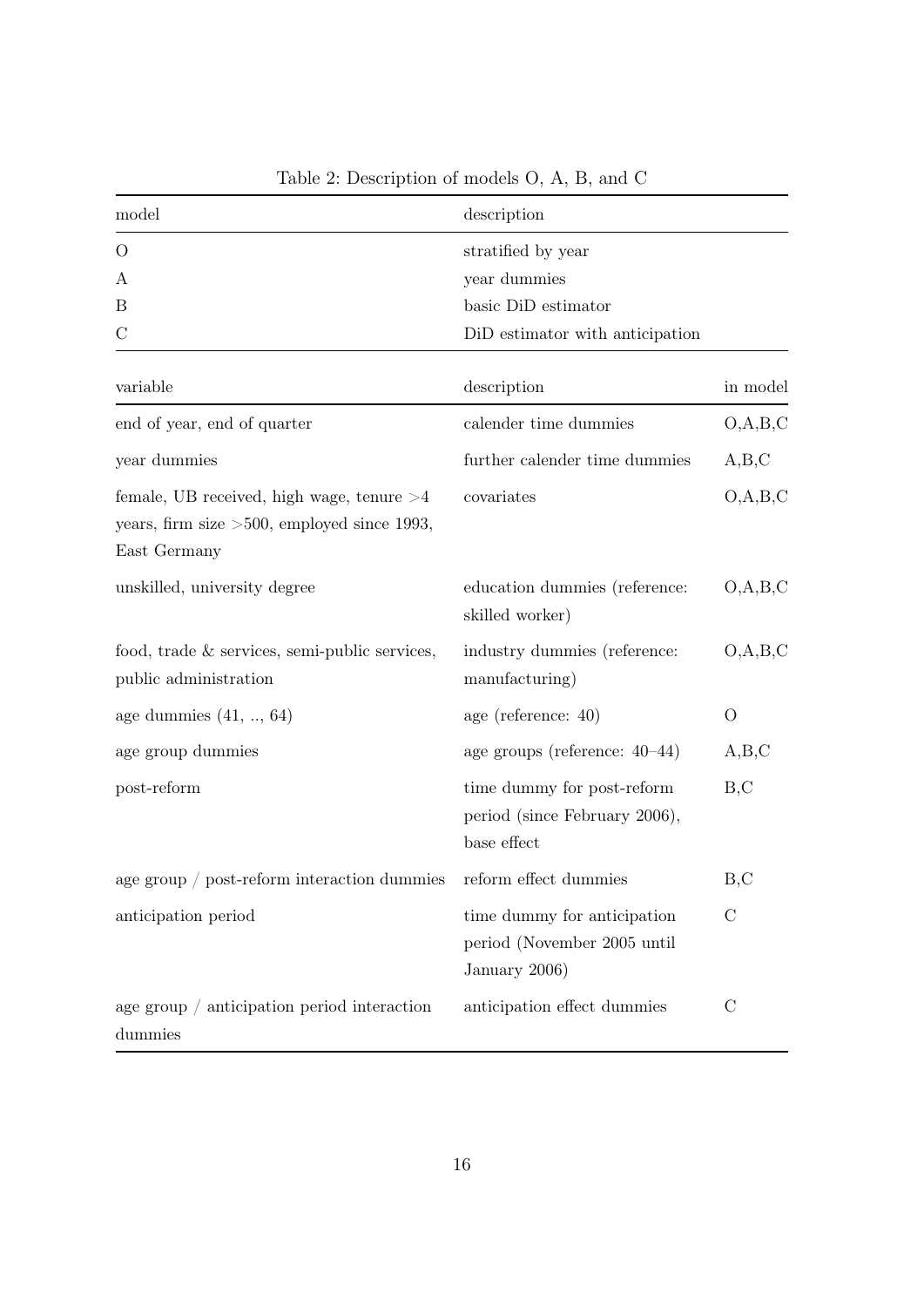| variable                              | Model A     | Model B     | Model C     |
|---------------------------------------|-------------|-------------|-------------|
| const                                 | $-4.642***$ | $-4.665***$ | $-4.641***$ |
| female                                | $-0.218***$ | $-0.217***$ | $-0.218***$ |
| UB received since 1993                | $0.819***$  | $0.821***$  | $0.820***$  |
| high wage                             | $-0.785***$ | $-0.785***$ | $-0.785***$ |
| employment length $>4$ years          | $-1.347***$ | $-1.346***$ | $-1.346***$ |
| end of quarter                        | $0.254***$  | $0.265***$  | $0.271***$  |
| end of year                           | $0.784***$  | $0.784***$  | $0.740***$  |
| firm size $>500$                      | $-0.542***$ | $-0.542***$ | $-0.542***$ |
| unskilled                             | $0.119***$  | $0.120***$  | $0.120***$  |
| university degree                     | $-0.092***$ | $-0.093***$ | $-0.092***$ |
| employed since 1993                   | $0.030**$   | $0.028**$   | $0.029**$   |
| East Germany                          | $0.341***$  | $0.342***$  | $0.342***$  |
| food                                  | $0.529***$  | $0.529***$  | $0.530***$  |
| trade & services                      | $0.168***$  | $0.168***$  | $0.168***$  |
| semi-public services                  | $-0.304***$ | $-0.303***$ | $-0.304***$ |
| public administration                 | $-0.642***$ | $-0.641***$ | $-0.642***$ |
| age group $45\text{--}46$             | $-0.011$    | $-0.005$    | $-0.013$    |
| age group $47\hbox{--}51$             | $0.046***$  | $0.051***$  | $0.040***$  |
| age group $52\text{--}54$             | $0.122***$  | $0.155***$  | $0.127***$  |
| age group $55\text{--}56$             | $0.308***$  | $0.336***$  | $0.306***$  |
| age group $57\hbox{--}64$             | $0.701***$  | $0.766***$  | $0.704***$  |
| 2002                                  | $0.069***$  | $0.069***$  | $0.069***$  |
| 2003                                  | $-0.022*$   | $-0.022*$   | $-0.022*$   |
| 2004                                  | $-0.148***$ | $-0.148***$ | $-0.148***$ |
| 2005                                  | $-0.201***$ | $-0.202***$ | $-0.282***$ |
| 2006                                  | $-0.529***$ | $0.066**$   | $-0.232***$ |
| 2007                                  | $-0.486***$ | $0.170***$  | $-0.129***$ |
| post-reform                           |             | $-0.574***$ | $-0.294***$ |
| age group $45-46 \times$ post-reform  |             | $-0.029$    | $-0.021$    |
| age group $47-51 \times$ post-reform  |             | $-0.022$    | $-0.011$    |
| age group $52-54 \times$ post-reform  |             | $-0.155***$ | $-0.127***$ |
| age group $55-56 \times$ post-reform  |             | $-0.129***$ | $-0.099***$ |
| age group $57-64 \times$ post-reform  |             | $-0.315***$ | $-0.253***$ |
| anticipation                          |             |             | 0.002       |
| age group $45-46 \times$ anticipation |             |             | $0.152***$  |
| age group $47-51 \times$ anticipation |             |             | $0.183***$  |
| age group 52–54 $\times$ anticipation |             |             | $0.424***$  |
| age group $55-56 \times$ anticipation |             |             | $0.429***$  |
| age group $57-64 \times$ anticipation |             |             | $0.784***$  |
| $#$ observations                      | 20 408 640  | 20 408 640  | 20 408 640  |
| McFaddens pseudo- $R^2$               | 0.119       | 0.120       | 0.120       |
| $#$ individuals                       | 389 235     | 389 235     | 389 235     |

<span id="page-16-0"></span>Table 3: Logit estimates of unemployment incidence

note: \*\*\* $p<0.01,$ \*\* $p<0.05,$ \* $p<0.1$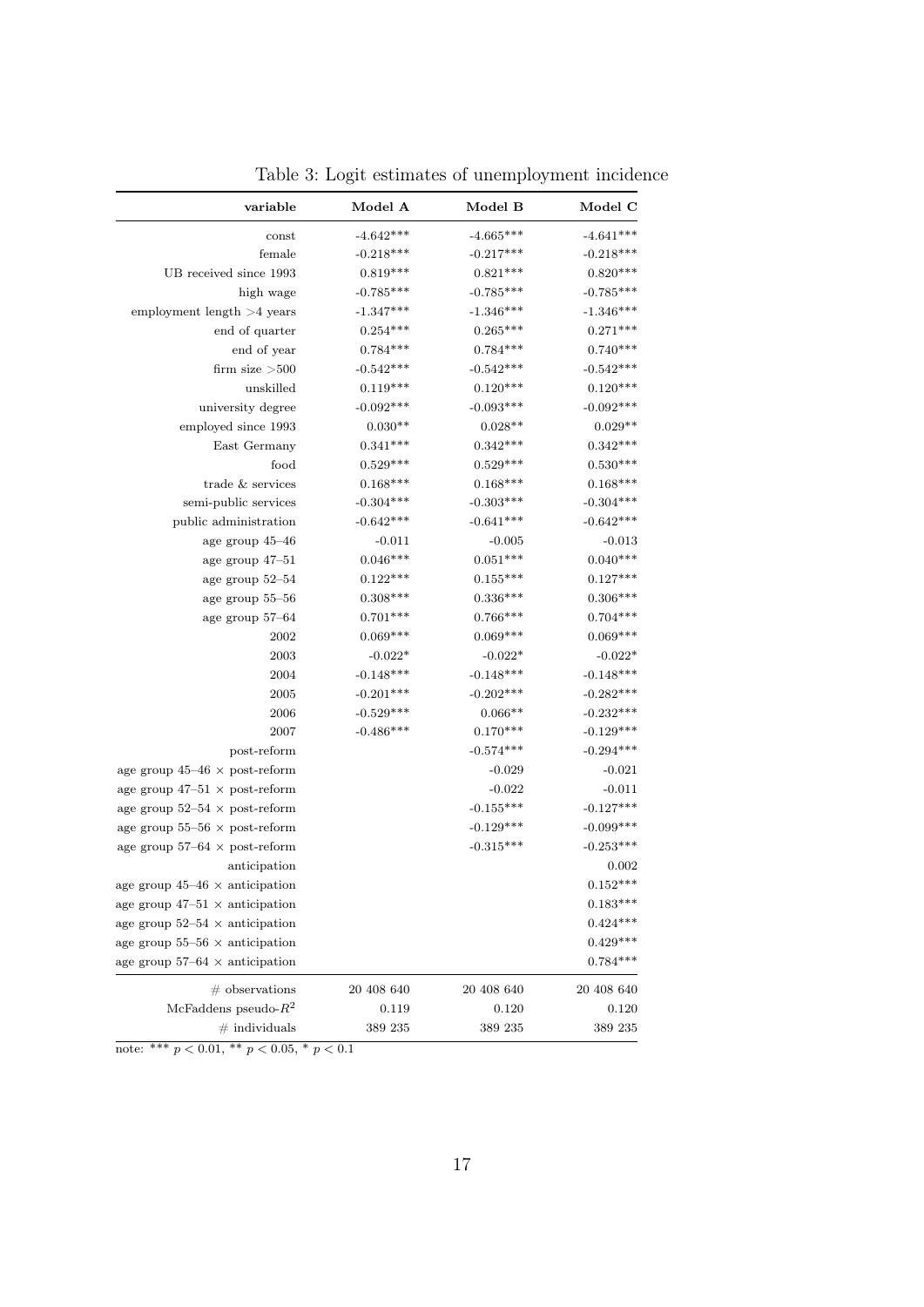Based on these results and given the differences in treatment intensity for age groups (Table [1\)](#page-6-0), we choose the aged 40–44 as the reference group for the pooled regression analysis in Models A–C. Based on Figures [3](#page-12-0) and [4,](#page-14-0) we choose November 2005 to January 2006 as the anticipation period.

As a next step, we estimate Model A, which is a basic reference model with calender year dummies. Table [3](#page-16-0) suggests that older employees have a much greater risk of becoming unemployed than individuals aged 40–44. Moreover, it suggests a strongly decreasing unemployment incidence over the course of the years. In particular, there is a downward shift after the year 2005. As this model is not able to separate business cycle effects from effects due to changes in the institutional setup, we next estimate a model that distinguishes between pre- and post-reform regimes for the different age groups (Model B). The basic DiD estimates suggest that the age groups 52–54, 55–56 and 57–64 have a lower transition rate into unemployment after the UB reform. The magnitude of the estimated effect is greater for groups with larger treatment intensity. In particular, the effect appears to be large for the oldest age group (although logit coefficients do not have a direct interpretation). As the presence of anticipation behaviour may directly affect the pre-reform period, we also estimate a model with pre-, anticipation- and post-reform period (Model C). The DiD estimates confirm the results of the descriptive analysis that there is a significant anticipation effect before the reform. Mainly the oldest age groups are affected by anticipation. For the other model coefficients, we observe a high degree of stability over the three model specifications, which is mainly attributed to the large number of observations and the low degree of statistical association with the DiD related variables. We have also estimated several other variants of Model C, which allow for additional variation due to the institutional changes in 2003 (refunding of UB by firms), 2005 (reform of UA) and end of 2007 (subsequent reform of UB), but did not find sizable effects. In particular, the presented results are stable with respect to these model variations.

As logit coefficients do not have a direct interpretation, it is of greater interest to express estimation results in terms of marginal changes in unemployment incidence. The marginal effect of a dummy variable d is defined by

$$
me(d) = \mathbb{E}_x([Pr[y_{it}|u(x_{it}, d)] - [Pr[y_{it}|l(x_{it}, d)]) , \qquad (2)
$$

where  $u(x_{it}, d) = (x_{it,1}, \ldots, x_{it,d-1}, 1, x_{it,d+1}, \ldots, x_{it,k}),$  i.e. function  $u(x_{it}, d)$  replaces the value at position d in vector  $x_{it}$  with one.  $l(\cdot, \cdot)$  operates in the same way but puts in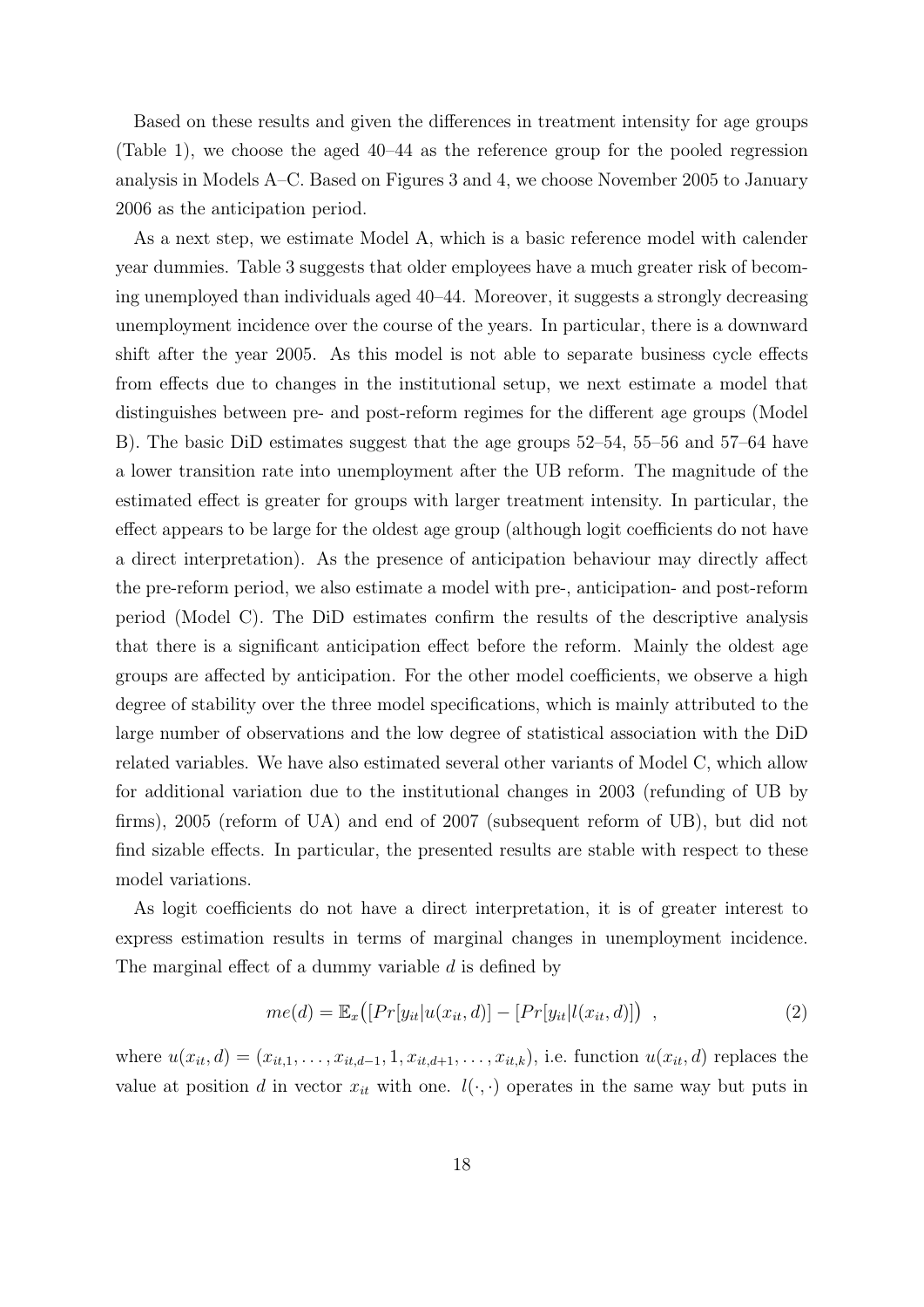|              | age       | Model B        |            | Model C        |            |
|--------------|-----------|----------------|------------|----------------|------------|
| period       | group     | me             | rme        | me             | rme        |
| pre-reform   | $45 - 46$ | $-0.00002$     |            | $-0.00006$     |            |
|              | $47 - 51$ | $0.00022***$   |            | $0.00017***$   |            |
|              | $52 - 54$ | $0.00072***$   |            | $0.00058***$   |            |
|              | $55 - 56$ | $0.00170***$   |            | $0.00152***$   |            |
|              | $56 - 64$ | $0.00453***$   |            | $0.00402***$   |            |
| anticipation | basis     |                |            | 0.00001        | 0.16%      |
|              | $45 - 46$ |                |            | $0.00071***$   | 16.32%     |
|              | $47 - 51$ |                |            | $0.00087***$   | 19.92%     |
|              | $52 - 54$ |                |            | $0.00227***$   | 52.41%     |
|              | $55 - 56$ |                |            | $0.00231***$   | 53.06%     |
|              | $56 - 64$ |                |            | $0.00505***$   | 117.73%    |
| post-reform  | basis     | $-0.00222***$  | $-43.57\%$ | $-0.00119***$  | $-25.36\%$ |
|              | $45 - 46$ | $-0.00013$     | $-2.86\%$  | $-0.00009$     | $-2.13%$   |
|              | $47 - 51$ | $-0.00009$     | $-2.15%$   | $-0.00005$     | $-1.09\%$  |
|              | $52 - 54$ | $-0.00063$ *** | $-14.31\%$ | $-0.00052***$  | $-11.85%$  |
|              | $55 - 56$ | $-0.00053***$  | $-12.04\%$ | $-0.00041***$  | $-9.37%$   |
|              | $56 - 64$ | $-0.00120***$  | $-26.95%$  | $-0.00099$ *** | $-22.25%$  |

<span id="page-18-0"></span>Table 4: Estimated marginal effects (me) and relative marginal effects (rme)† .

note: \*\*\*  $p < 0.01$ , \*\*  $p < 0.05$ , \*  $p < 0.1$ 

† relative to an average reference worker with the same age under the pre-reform regime

a zero.[6](#page-0-0) Furthermore, the magnitude of the marginal effect depends in our framework on the longitudinal frequency (daily, monthly, yearly etc.), and the probabilities and marginal effects on a monthly level are rather small. For this reason, we also report relative marginal effects (rme), which is the marginal effect relative to an average reference individual with the same age in the pre-reform period, i.e.

$$
rme(d) = \frac{me(d)}{\mathbb{E}_x\left( [Pr[y_{it}|\ddot{x}_{it}]\right)} . \tag{3}
$$

 $\ddot{x}_{it}$  is the covariates vector with zeroed reform effect dummies (interactions between age

<sup>6</sup> Cf. [Ai and Norton](#page-24-4) [\(2003\)](#page-24-4) and e.g. [Puhani](#page-26-9) [\(2008\)](#page-26-9) for a discussion on marginal effects of interaction terms in nonlinear models. We also computed effects according to Ai and Norton, which were similar to the presented results.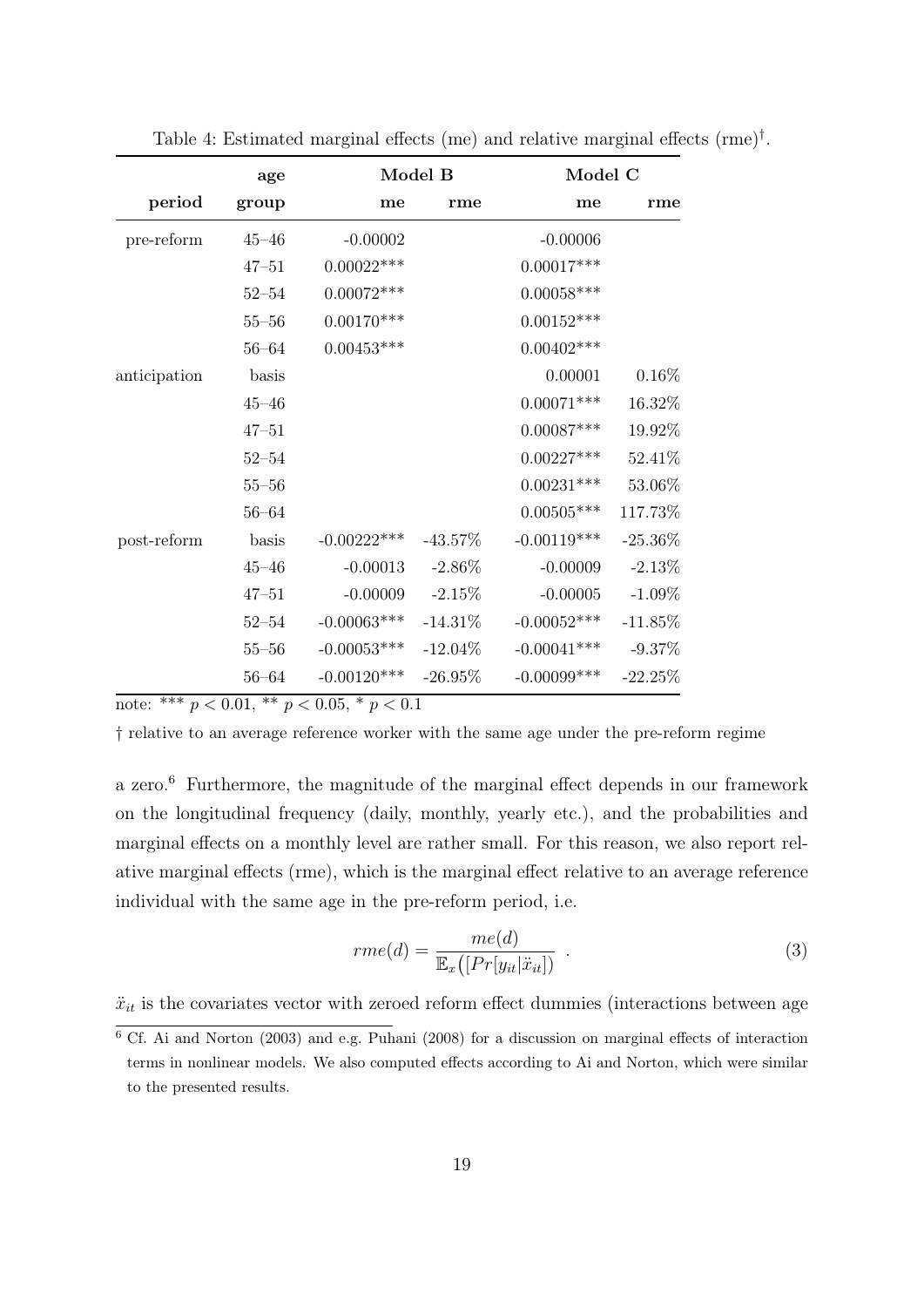|                   | smaller firms      |            |                   |                   | larger firms       |            |                   |            |
|-------------------|--------------------|------------|-------------------|-------------------|--------------------|------------|-------------------|------------|
| age               | shorter employment |            | longer employment |                   | shorter employment |            | longer employment |            |
| group             | me                 | rme        | me                | rme               | me                 | rme        | me                | rme        |
| post-reform       |                    |            |                   |                   |                    |            |                   |            |
| $45 - 46$         | $-0.00083$         | $-4.91\%$  | $-0.00006$        | $-2.14\%$         | 0.00121            | 19.54\%    | 0.00005           | $-5.01\%$  |
| $47 - 51$         | $-0.00064$         | $-3.76\%$  | 0.00002           | $-0.55\%$         | 0.00041            | 6.52%      | $-0.00009$        | $-10.22\%$ |
| $52 - 54$         | $-0.00321***$      | $-18.92\%$ | $-0.00029***$     | $-9.99\%$         | $-0.00013$         | $-2.03\%$  | $-0.00003$        | $-3.40\%$  |
| $55 - 56$         | $-0.00102$         | $-6.06\%$  | $-0.00022$        | $-7.79\%$         | $-0.00064$         | $-10.16\%$ | $-0.00042***$     | $-45.02\%$ |
| 56–64             | $-0.00197***$      | $-11.26\%$ | $-0.00082***$     | $-28.30\%$        | $-0.00088$         | $-13.98\%$ | $-0.00050***$     | $-51.55\%$ |
| $\#$ observations | 2 732 024          |            | 12 402 117        |                   | 636 951            |            | 4 637 548         |            |
| $pseudo-R^2$      | 0.0578             |            | 0.051             |                   | 0.0932             |            | 0.0685            |            |
| $\#$ individuals  | 95 612             |            |                   | 18 751<br>199 935 |                    | 74 937     |                   |            |

<span id="page-19-0"></span>Table 5: DiD estimators for samples stratified by firm size and length of previous employment (Model C).

For ease of presentation we do not display the other coefficients of Model C.

and post-reform). The rme is more informative as it is invariant with respect to panel frequency.

The resulting marginal effects and relative marginal effects for Models B and C are reported in Table [4.](#page-18-0) As has already been mentioned, the strongest effect is observed for the oldest age group. For this group, unemployed incidence is reduced by 0.1 percentage points, which corresponds to a 22.25% lower incidence in the post-reform period compared to the pre-reform risk. Similarly, the incidence for the age group 52–54 is reduced by 0.05 percentage points or 11.85%, while the partial anticipation effect for the oldest age group is 0.505 percentage points or an increase by 117%. The anticipation effect is in the range of 50% for the aged 52–56. These numbers suggest clear evidence for a strong anticipation of the UB reform.

Even though we have already found strong empirical support for the average reform effect being related to the treatment intensity and for the presence of a considerable anticipation of the reform, our second hypothesis that larger firms more likely dismiss their oldest employees with long tenure remains to be analysed. To do so, we estimate Model C by stratifying the estimation sample with respect to firm size and employment length before unemployment (as a proxy for tenure). The resulting DiD estimators are given in Table [5](#page-19-0)[7](#page-0-0) . It is remarkable that smaller firms (less than 500 employees)

<sup>7</sup> The full set of estimated coefficients can be obtained by the authors on request. Estimated coefficients of anticipation effects are not displayed, because they are very similar across regimes.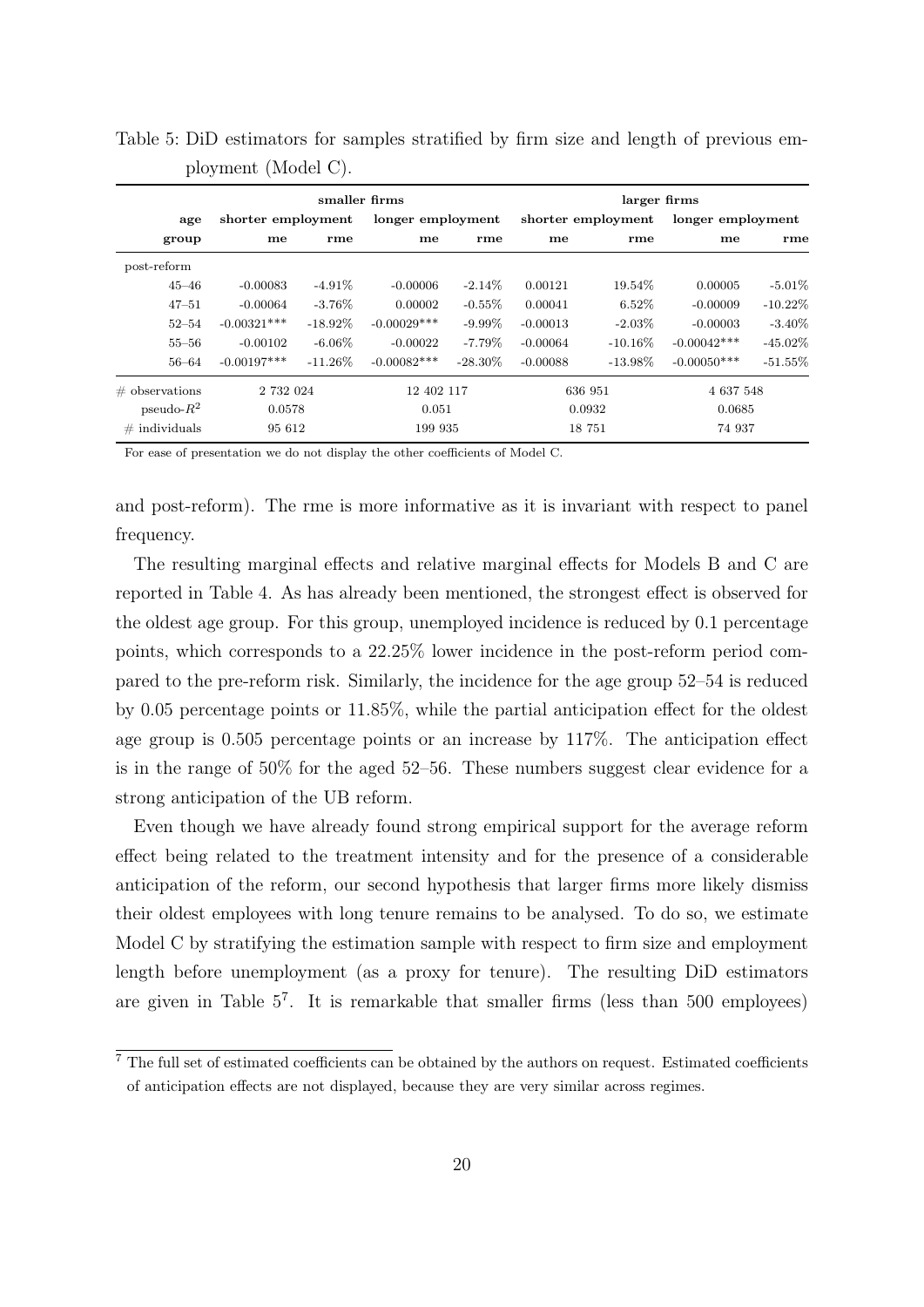react in relation to the treatment intensity. In contrast, larger firms merely utilised extended benefit entitlements to generally shed employees aged 55 and older; the drop in unemployment incidence is related to age rather than treatment intensity. As dismissal protection makes it nearly impossible for large firms to dismiss older workers with long tenure due to social criteria, the reform made it more expensive to buy out older workers. Thus the result is in line with our theoretical predictions derived with the theoretical and institutional background sketched in Sections 2 and 3.

We also analysed the role of the previous wage (as another indicator for treatment intensity), but we found only weak evidence for stronger effects in the higher quintiles of the earnings distributions. For this reason, we do not present these results.

# 6. Fiscal Benefit Analysis

Our empirical findings suggest that the financial burden for the unemployment insurance decreased due to the UB reform, partly maybe also due to the change in taxation of severance pay. Based on our empirical results, we now estimate per-capita-savings for the unemployment insurance for employees aged 55 and older as well as savings for the entire age cohort. However, the estimates rely on several assumptions: First, we assume that older individuals fully exhaust their UB entitlements, as they are in fact early retired and have a very low probability of re-entering employment [\(Arntz and Wilke, 2009\)](#page-24-5). This might, however, slightly overestimate the true reform effect. Second, we are interested in the long-run (or steady-state) fiscal benefits of the reform. We cannot, however, identify whether anticipation of the reform led to additional dismissals or whether separations were merely advanced. In the former case, our estimated parameters provide us with the correct long-run effects, while we overestimate the magnitude of long-run effects in the latter case. We can therefore only provide bounds for long-term savings.

Generally, the per capita change in UB costs for an employee aged a with maximum entitlement lengths for UB is decomposed (see also [Kyyrä and Wilke, 2007\)](#page-25-2) as

<span id="page-20-0"></span>
$$
\Delta \text{UB costs}_a = p_a \Delta \mathbb{E}_a(b+s) + \Delta p_a \mathbb{E}_a(b+s) + \Delta p_a \Delta \mathbb{E}_a(b+s) , \qquad (4)
$$

where  $p_a$  is the probability of becoming unemployed at age a before the reform.  $\mathbb{E}_a(b+s)$ is the expected cost for the unemployment insurance for an unemployed at age a with maximum entitlement length for UB before the reform. This consists of unemployment benefit transfers (b) and the foregone insurance premium (s).  $p_a + \Delta p_a$  and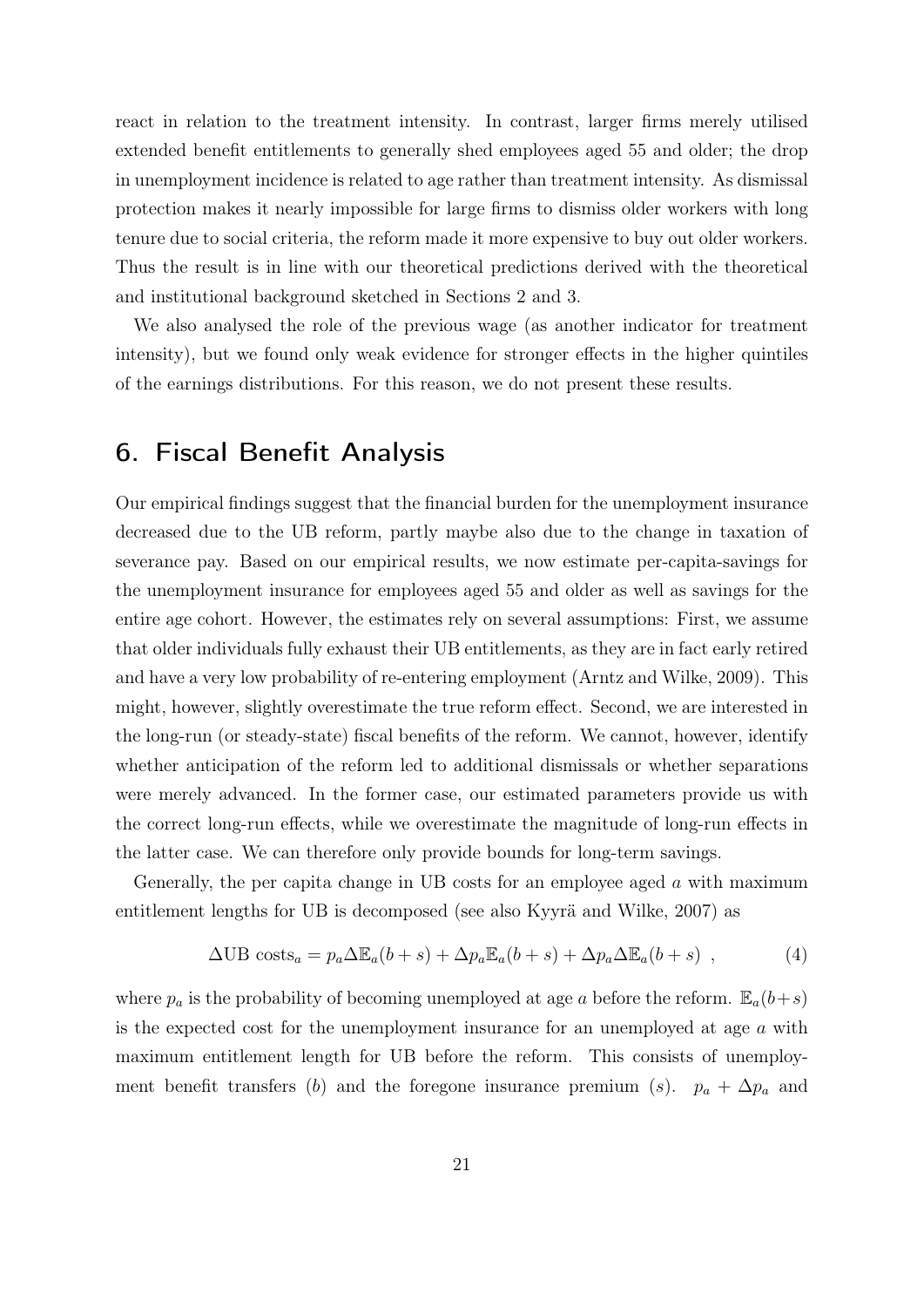$\mathbb{E}_a(b+s)+\Delta\mathbb{E}_a(b+s)$  are the corresponding post-reform values.  $\Delta UB \; costs_a$  is therefore the estimated monthly per capita change in the financial burden for the unemployment insurance, where our decomposition separates the changes due to the reduction in unemployment incidence and the reduction due to shorter UB claim periods. We estimate  $p_a$  from the data (based on the years 2001–2005). As the level of unemployment benefits (b), we use the age cohort average, based on wages of employees with maximum UB entitlements; furthermore, we assume a joint employer-employee unemployment insurance contribution rate  $(s)$  of 5%, as the mean actual contribution rate was close to this value in the period under consideration.

Table [6](#page-22-0) shows our resulting estimates. The upper panel of the table reports the per capita changes in unemployment incidence, expected costs and change in the unemployment incidence. For a worker of age 55–56, the savings in expected costs amount to about 10,000 Euros, for a worker of age 57–64 to about 18,000 Euros, provided that workers exhaust their claims. The true change in the incidence level can only be bounded as we cannot identify whether the anticipation effect was caused by additional dismissals or by an advance to earlier periods. The upper bound for  $\Delta p$  is the DiD estimator of Model C, which is likely to be greater in magnitude than it would have been in absence of anticipation. The lower bound is 0, if the entire post-reform effect resulted from an advancing of dismissals. Similarly, the upper bound for the per capita anticipation costs is  $3 \cdot \Delta p_{anticipation} \cdot \mathbb{E}_a(b+s)$  which is 235 Euros and 630 Euros for the aged 55–56 and 57–64 respectively. The upper bound of the total anticipation costs is therefore 1,230 millions Euros.

The middle panel of the table reports estimates for the decomposition [\(4\)](#page-20-0). The major part of the total savings results from the reduction in expected costs. Although we provide only bounds for changes in incidence and the anticipation costs, it is evident form the above figures that the expected savings exceed the anticipation costs after a few months latest. Finally, the lower panel of Table [6](#page-22-0) reports the bounds for the monthly (steady-state) savings of the unemployment insurance, given the estimated size of the cohort of employees aged 55–64 with maximum UB entitlement lengths in October 2005. Our numbers suggest that the long-term burden for the unemployment insurance would have been reduced by  $(66+239)\cdot 12 = 3,660$  up to  $(75+277)\cdot 12 = 4,224$  millions Euros per year. Although the major part arises for those aged 57–64 (under the assumption that they fully exhaust UB entitlements), the reduction in the incidence was also likely to be of importance.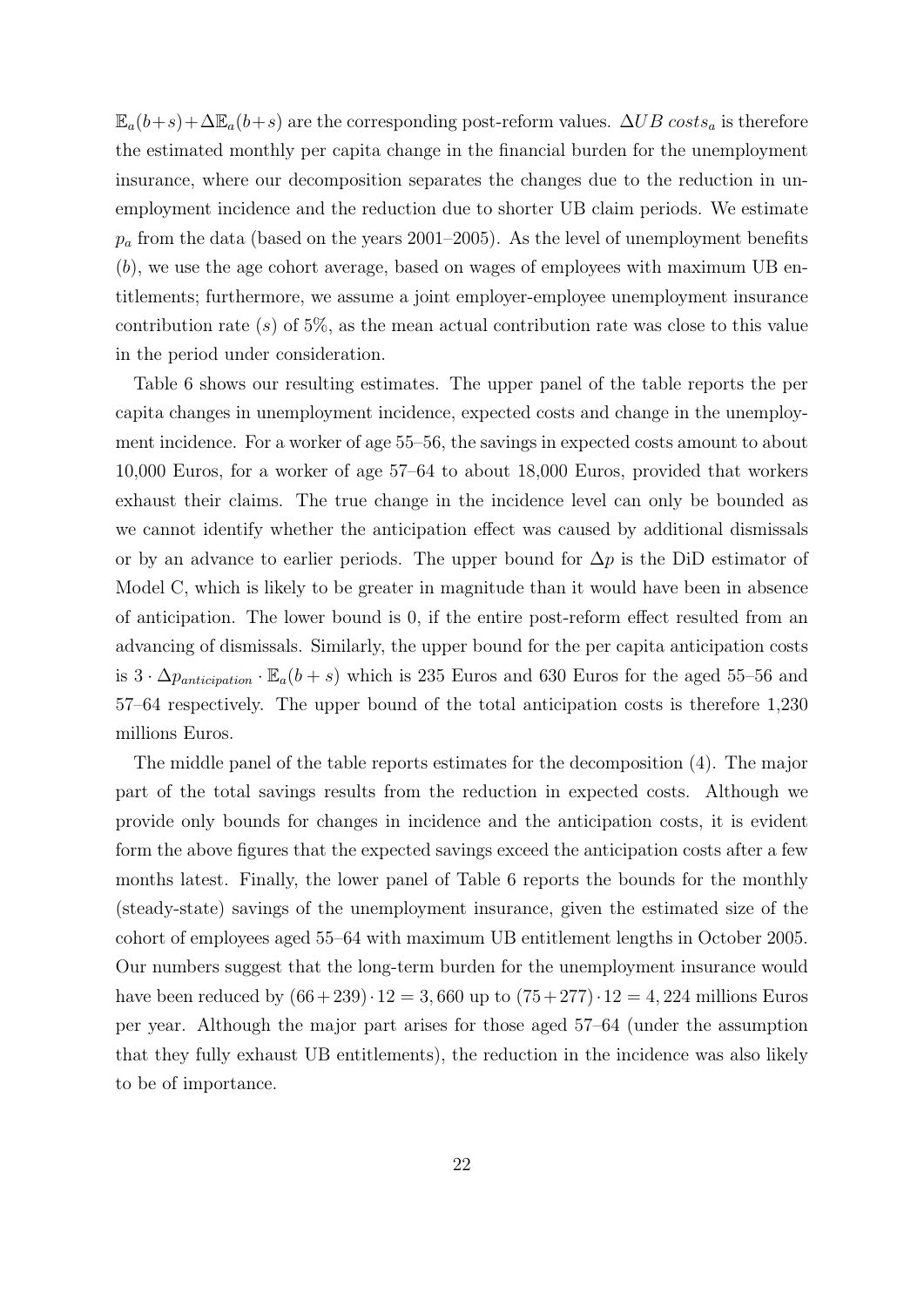|                                                         |                                                                     | $p_a$        |                                         |                | $\mathbb{E}_a(b+s)$ , in Euros |            |
|---------------------------------------------------------|---------------------------------------------------------------------|--------------|-----------------------------------------|----------------|--------------------------------|------------|
| Age group                                               | $40 - 44$                                                           | $55 - 56$    | $57 - 64$                               | $40 - 44$      | $55 - 56$                      | $57 - 64$  |
| Pre-reform                                              | 0.00437702                                                          | 0.00901464   | 0.01129875                              | 13 624         | 33 956                         | 41 675     |
| Post-reform                                             | 0.00318492                                                          | 0.00741134   | 0.00912115                              | 13 624         | 23 508                         | 23 442     |
| Change                                                  | $-0.0011921$                                                        | $-0.0016033$ | $-0.0021776$                            | $\theta$       | $-10448$                       | $-18233$   |
| $\Delta p$                                              |                                                                     | $-0.0004112$ | $-0.0009855$                            | $\overline{0}$ | $-10448$                       | $-18233$   |
| $\Delta p_{anticipation}$                               |                                                                     | 0.0023085    | 0.0050465                               |                |                                |            |
|                                                         |                                                                     |              | Per capita changes (in Euros)           |                |                                |            |
| Age group                                               |                                                                     |              |                                         |                | $55 - 56$                      | $57 - 64$  |
|                                                         | Due to change in expected costs. $p \cdot \Delta \mathbb{E}_a(b+s)$ |              |                                         |                | $-73.14$                       | $-148.33$  |
| Upper bounds                                            |                                                                     |              |                                         |                |                                |            |
|                                                         | Due to change in incidence. $\Delta p \cdot \mathbb{E}_a(b+s)$      |              | $-13.96$                                | $-41.07$       |                                |            |
| Cross effect. $\Delta p \cdot \Delta \mathbb{E}_a(b+s)$ |                                                                     |              |                                         |                | 4.30                           | 17.97      |
| Total $\Delta UB$                                       |                                                                     |              |                                         |                | $-82.80$                       | $-171.44$  |
|                                                         |                                                                     |              | Total cohort changes (in million Euros) |                |                                |            |
| Age group                                               |                                                                     |              |                                         |                | $55 - 56$                      | $57 - 64$  |
| Number of employees in cohort. $10/2005$                |                                                                     |              |                                         |                | 906 600                        | 1 614 200  |
| Due to change in expected costs                         |                                                                     |              |                                         |                | $-66.307$                      | $-239.442$ |
| Upper bounds                                            |                                                                     |              |                                         |                |                                |            |
| Due to change in incidence                              |                                                                     |              |                                         |                | $-12.658$                      | $-66.296$  |
| Cross effect                                            |                                                                     |              |                                         |                | 3.895                          | 29.004     |
|                                                         | Total savings (lower bound)                                         |              |                                         |                | $-66.307$                      | $-239.442$ |
| Total savings (upper bound)                             |                                                                     | $-75.071$    | $-276.733$                              |                |                                |            |

<span id="page-22-0"></span>Table 6: Estimated monthly changes in financial burden for the unemployment insurance (based on the post-reform coefficients from Model C)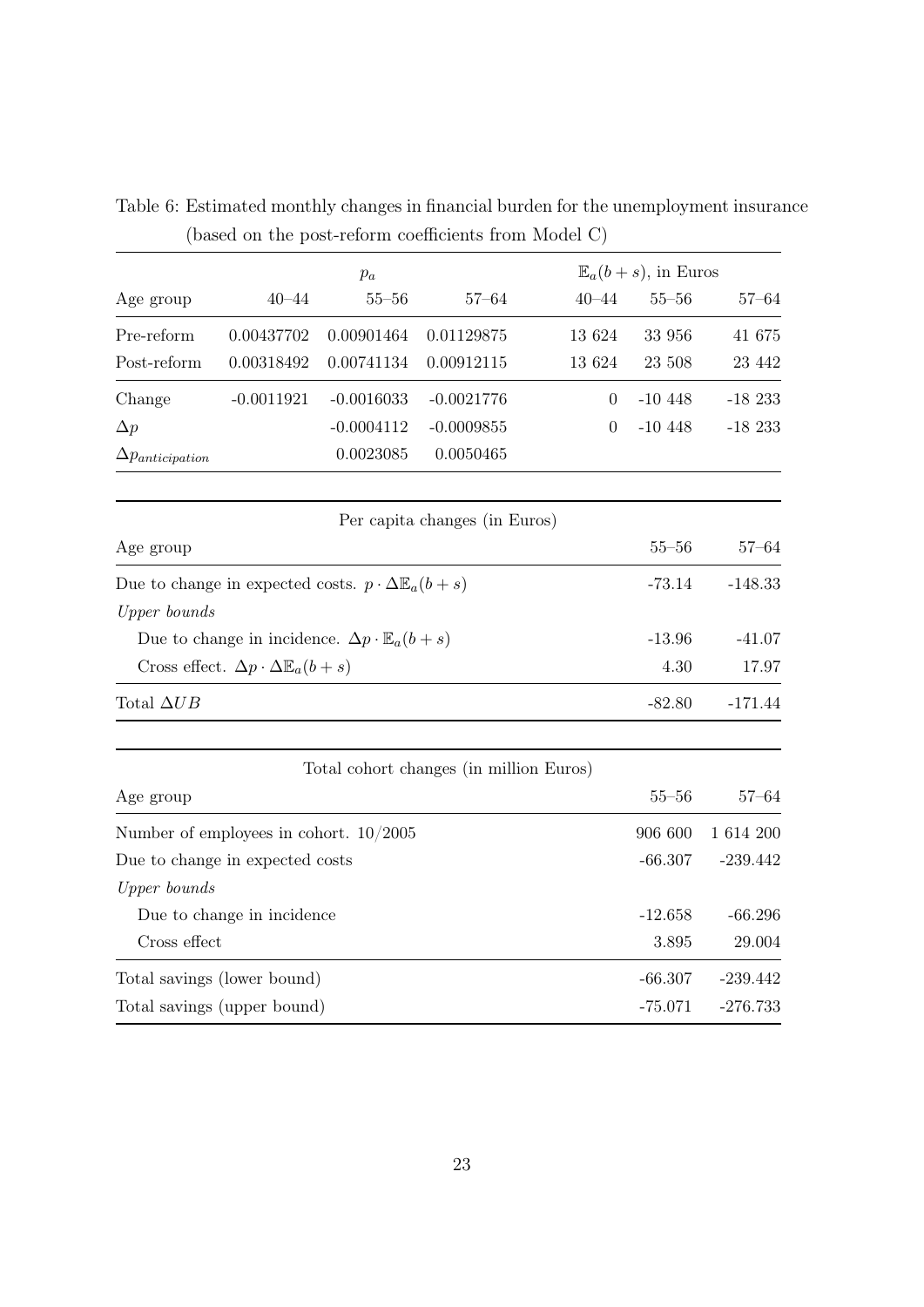Even though the long-term savings would have been rather large, it is important to note that the actual savings due to the change in expected costs started 18 months after the reform (due to anticipation, there was probably even an increase in the actual costs in 2005 and 2006). As the reform was already partly abolished after 23 months, the actual steady state period covers at most 5 months. Nonetheless, our computations clearly suggest that the reduction in UB entitlement lengths had important fiscal consequences. The cut in the entitlement lengths likely explains—apart from improving business conditions and the economic upswing—part of the excellent financial situation of the unemployment insurance in 2007 and early 2008, which was generating a massive surplus during this period. Furthermore, our simple computations ignore savings for younger age cohorts and that budgets of other social insurance branches were likely to be positively affected, too. Of course, however, longer means tested UA claim periods after exhaustion of UB entitlements have caused an additional financial burden for taxpayers.

#### 7. Conclusions

Our paper confirms that extended unemployment benefit entitlement lengths provide incentives for higher unemployment entries—in particular for older workers. Short benefit durations make lay-offs more costly for firms and workers, which discourages the use of unemployment benefits as a pathway into retirement.

It is important to identify the reasons for the low employment rates of older workers in Germany [\(Arnds and Bonin, 2003\)](#page-24-6). Whether it is due to the institutional design or due to discrimination, such knowledge is essential for the design of successful future policies. The results presented in our paper show that the 2006 reform in Germany was in fact successful in fixing an important leak in the design of the welfare state and barring the pathway into retirement through a period of unemployment. The weak labour market performance of older workers in Germany had therefore been at least partly due to the generous social security system. However, the German voting population tends to prefer a more extensive social security system. Using 2006 survey data, [Heinemann et al.](#page-25-12) [\(2009\)](#page-25-12) showed that only 18 percent of the German population was in favour of cutting unemployment benefits. Thus, it is not surprising that benefit entitlement lengths were re-extended to up to 24 months in 2008.

While we found evidence for our main hypotheses and important short-term reform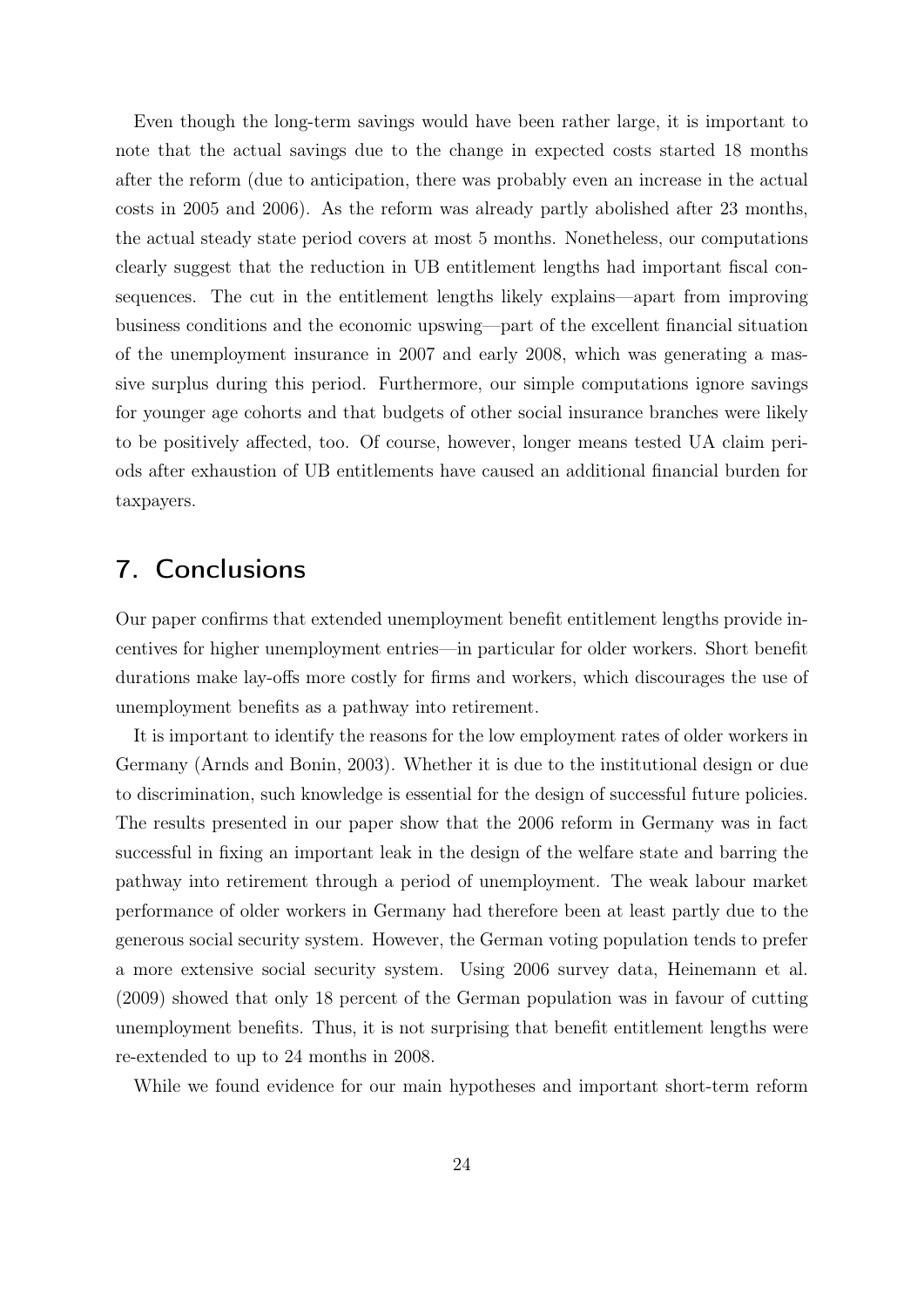effects, there are several unresolved difficulties for a more accurate evaluation of the long-term reform effects. Other institutional changes—regarding the pension system and the taxation of severance pay—that have been conducted during the same period might have contributed to the decline in unemployment entries, too. Furthermore, due to anticipation of the reform, the DiD approach can be expected to overestimate the magnitude of the long-term reform effect on unemployment incidence. A longer postreform would be required to attenuate this effect. The 2006 reform was, however, already mainly withdrawn at the beginning of 2008. This—as well as the fact that employment data are not available for the time period after 2007 yet—hampers also an investigation of reform effects on unemployment durations and exits from unemployment in different labour market states. For these reasons, an analysis of unemployment duration is left for future research, which will at least be able to benefit from longer observed unemployment periods after the reform.

# **References**

- <span id="page-24-2"></span>Addison JT, Portugal P. How do Different Entitlements to Unemployment Benefits Affect the Transitions from Unemployment into Employment? Economics Letters 2008; 101; 206–209.
- <span id="page-24-4"></span>Ai C, Norton EC. Interaction Terms in Logit and Probit Models. Economics Letters 2003; 80; 123–129.
- <span id="page-24-3"></span>Angrist JD, Pischke JS. Mostly Harmless Econometrics: An Empiricist's Companion. Princeton Universiy Press: Princeton and Oxford; 2009.
- <span id="page-24-6"></span>Arnds P, Bonin H. Frühverrentung in Deutschland: Ökonomische Anreize und institutionelle Strukturen. in: Herfurth M, Kohli M, Zimmermann KF (Eds), Arbeit in einer alternden Gesellschaft (Labor in an Aging Society), Leverkusen: Leske+Budrich 2003; 65–91.
- <span id="page-24-5"></span>Arntz M, Wilke RA. Unemployment Duration in Germany: Individual and Regional Determinants of Local Job Finding, Migration and Subsidized Employment. Regional Studies 2009; 43; 43–61.
- <span id="page-24-1"></span>Bentolila S, Bertola G. Pensions, Firing Costs and Labour Demand: How Bad is Eurosclerosis? Review of Economic Studies 1990; 57; 381–402.
- <span id="page-24-0"></span>Boeri T., van Ours J. The Economics of Imperfect Labor Markets. Princeton Universiy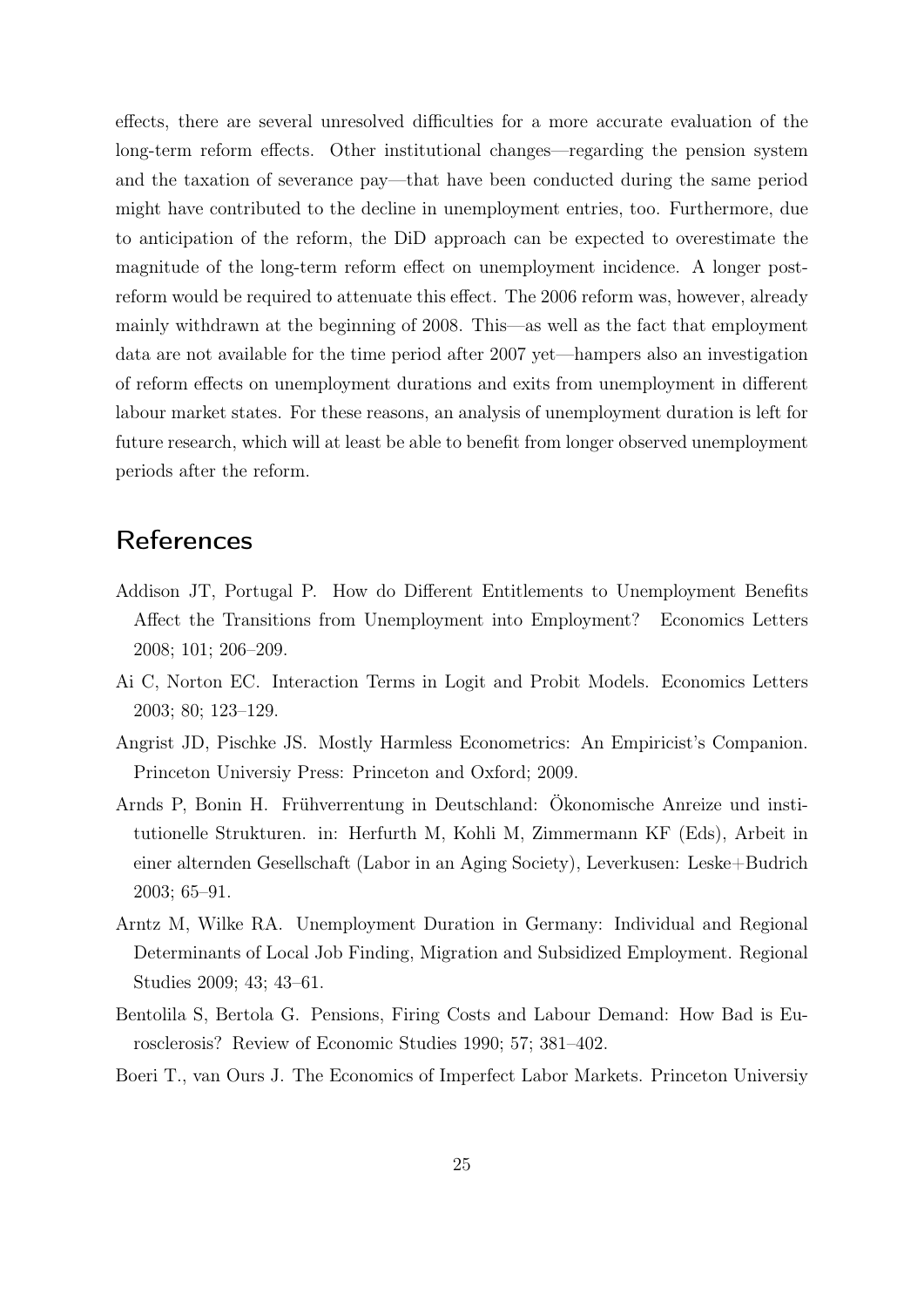Press: Princeton and Oxford.

<span id="page-25-3"></span><span id="page-25-1"></span>Cahuc P, Zylberberg C. Labor Economics. MIT Press: Cambridge MA/London; 2004.

- Fitzenberger B, Wilke RA. Unemployment Durations in West-Germany Before and After the Reform of the Unemployment Compensation System During the 1980s. German Economic Review 2010 (forthcoming).
- <span id="page-25-7"></span>Gerlach K, Levine D, Stephan G, Struck O. Fairness and the Employment Contract: North American Regions vs. Germany. Cambridge Journal of Economics 2008; 32; 421–439.
- <span id="page-25-11"></span>Hahn J, Todd P, Van der Klaauw W. Identification and Estimation of Treatment Effects with a Regression-Discontinuity Design. Econometrica 2001; 69; 201–209.
- <span id="page-25-4"></span>Hakola T, Määtäne N. Pension System, Unemployment Insurance and Employment at Older Ages in Finland. Prime Minister's Office Publications 2/2009.
- <span id="page-25-10"></span>Hanel B. Financial Incentives to Postpone Retirement and Further Effects on Employment – Evidence from a Natural Experiment. BGPE Discussion Paper 54/2008.
- <span id="page-25-12"></span>Heinemann F, Bischoff I, Hennighausen T. Choosing from the Reform Menu Card – Individual Determinants of Labour Market Policy Preferences. Jahrbücher für Nationalökonomie und Statistik 2009; 229; 180–197.
- <span id="page-25-0"></span>Hutchens R. Social Security Benefits and Employer Behaviour: Evaluating Social Security Early Retirement Benefits as a Form of Unemployment Insurance. International Economic Review 1990; 40; 659–678.
- <span id="page-25-6"></span>Jahn EJ. Do Firms Obey the Law When they Fire Workers? Social Criteria and Severance Payments in Germany. International Journal of Manpower 2009 (forthcoming).
- <span id="page-25-5"></span>Karlstrom A, Palme B, Svensson I. A Dynamic Programming Approach to Model the Retirement Behaviour of Blue-Collar Workers in Sweden. Journal of Applied Econometrics 2004; 19; 795–807.
- <span id="page-25-2"></span>Kyyrä T, Wilke RA. Reduction in the Long-term Unemployment of the Elderly  $-$  A Success Story from Finland. Journal of the European Economic Association 2007; 154–182.
- <span id="page-25-8"></span>Lalive R, van Ours J, Zweimüller J. How Changes in Financial Incentives Affect the Duration of Unemployment. Review of Economic Studies 2006; 73; 1009–1038.
- <span id="page-25-9"></span>Lalive R. Unemployment Benefits, Unemployment Duration, and Post-Unemployment Jobs: A Regression Discontinuity Approach. American Economic Association Papers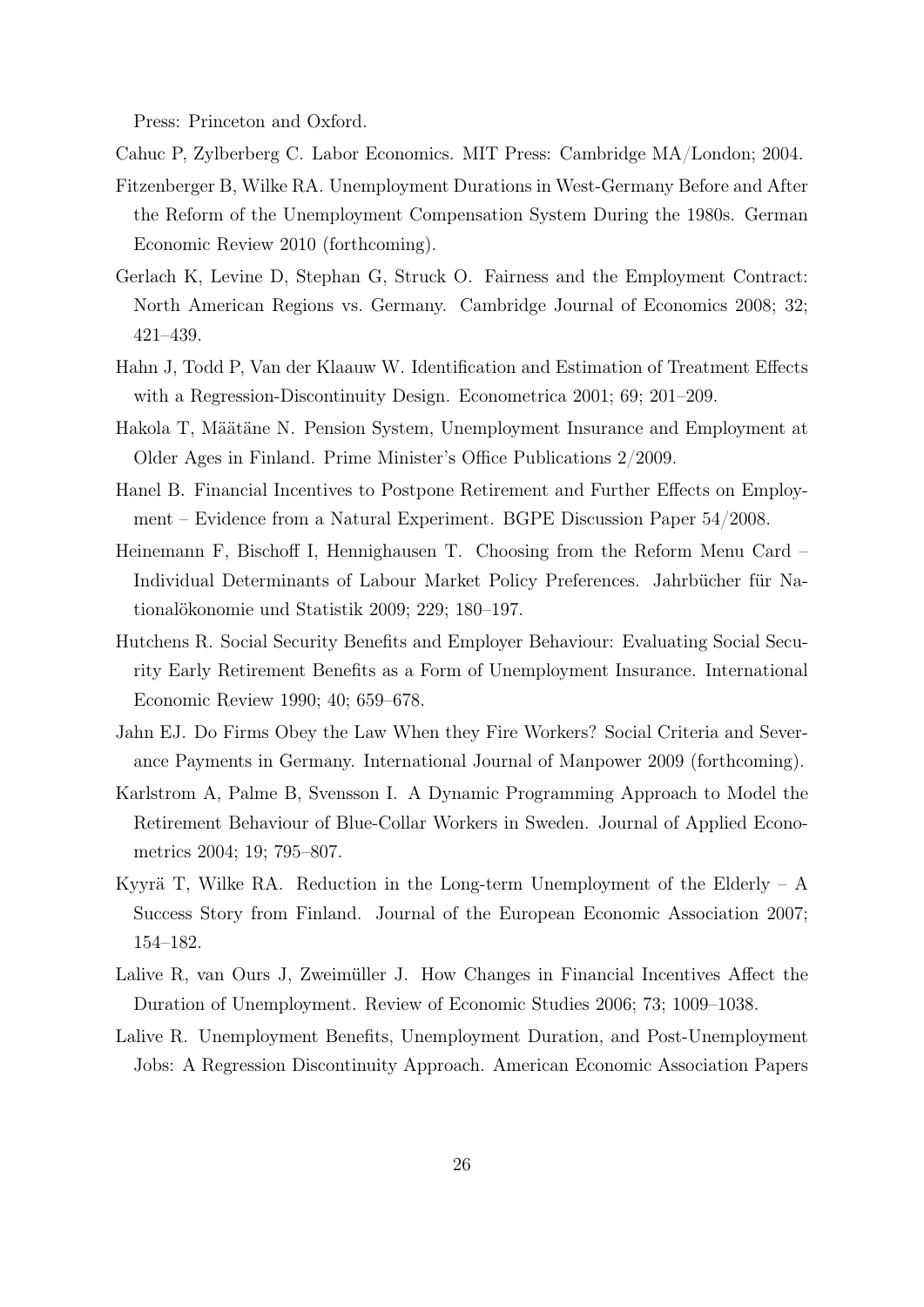and Proceedings / American Economic Review 2007; 97; 108–112.

- <span id="page-26-4"></span>Lalive R. How do Extended Benefits Affect Unemployment Duration? A regression Regression Discontinuity Approach. Journal of Econometrics 2008; 142; 785–806.
- <span id="page-26-5"></span>Lee S, Wilke RA. Reform of Unemployment Compensation in Germany: A Nonparametric Bounds Analysis Using Register Data. Journal of Business and Economic Statistics 2009; 27; 176–192.
- <span id="page-26-0"></span>Moffitt R, Nicholson W. The Effect of Unemployment Insurance on Unemployment: The Case of Federal Supplemental Benefits. The Review of Economics and Statistics 1982; 64; 1–11.
- <span id="page-26-1"></span>Mortensen D. Job Search, the Duration of Unemployment, and the Phillips Curve. American Economic Review 1970; 60; 505–517.
- <span id="page-26-6"></span>Müller E, Wilke RA, Zahn P. Beschäftigung und Arbeitslosigkeit älterer Arbeitnehmer: Eine mikroökonometrische Evaluation der Arbeitslosengeldreform von 1997. Jahrbücher für Nationalökonomie und Statistik 2007; 227; 65–86.
- <span id="page-26-8"></span>Oberschachtsiek D, Scioch P, Seysen C, Heining J. Stichprobe der Integrierten Erwerbsbiografien IEBS – Handbuch für die IEBS in der Fassung 2008. FDZ Datenreport 03/2009.
- <span id="page-26-9"></span><span id="page-26-3"></span>OECD. Statistical Appendix. Employment Outlook. Paris 2003.
- Puhani PA. The Treatment Effect, the Cross Difference, and the Interaction Term in Nonlinear "Difference-in-Differences" Models. IZA Discussion Paper 3478/2008.
- <span id="page-26-2"></span>Stock JH, Wise DA. Pensions, The Option Value of Work, and Retirement. Economcetrica 1990; 58; 1151–1180.
- <span id="page-26-7"></span>Winter-Ebmer R. Benefit Duration and Unemployment Entry: A Quasi-Experiment in Austria. European Economic Review 2003; 47; 259–273.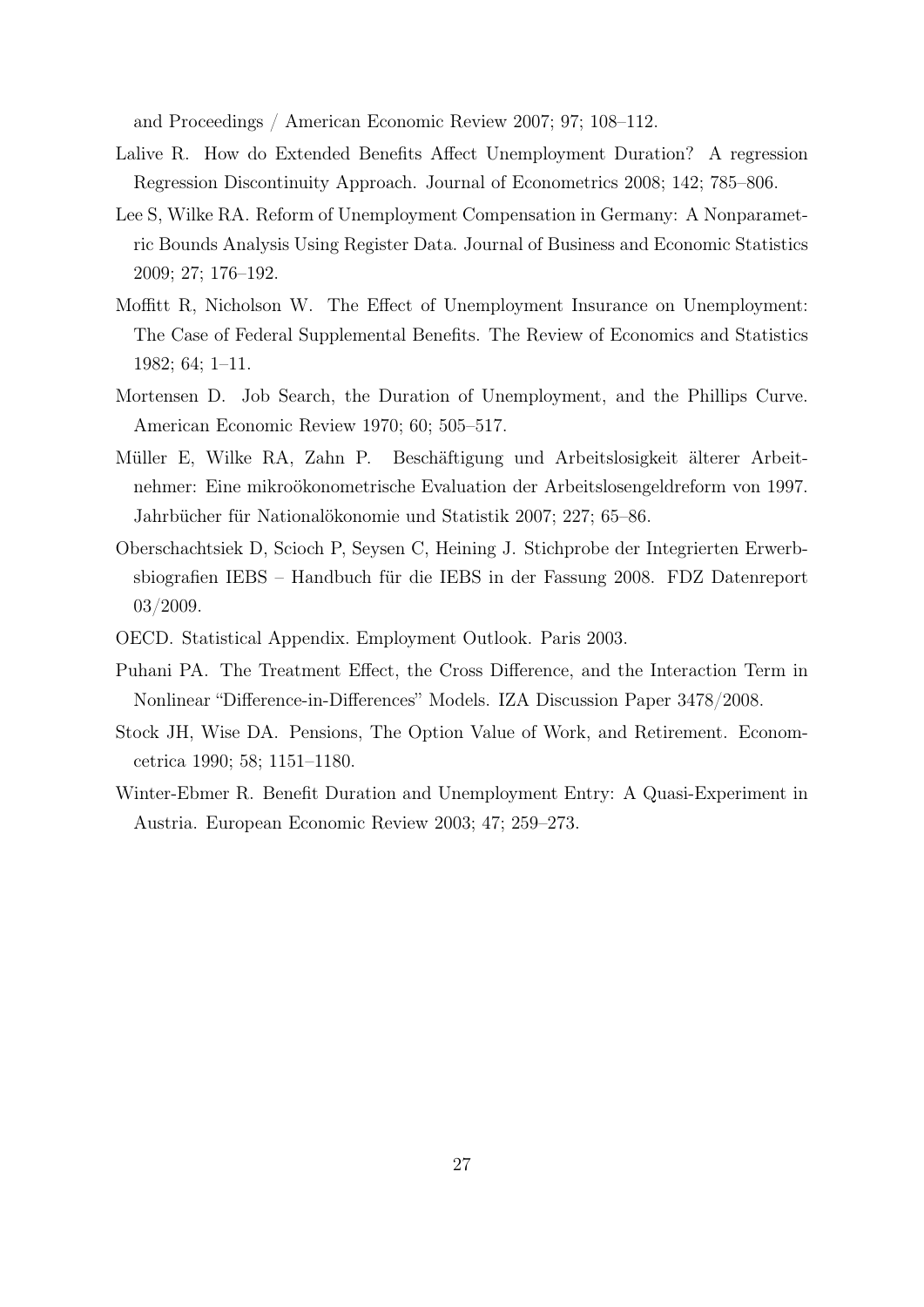# <span id="page-27-0"></span>A. Institutional Background Supplement

Withdrawal from registered unemployment: An important peculiarity to the German labour market were regulations for unemployment compensation claimants aged 58 or older, which made it possible to withdraw from the labour market while still receiving unemployment compensation (§428 SGB III). These inactive unemployment claimants were not part of registered unemployment any longer. This  $58+$  rule was extended to elderly without entitlements for unemployment benefits in May 2003 (§252,8 SGB VI). The 58+ rules were abolished at the end of 2007. Since 2008, a similar rule was enacted for older unemployed UA recipients: They are signed-off from registered unemployment if they have not received a job offer during one year of benefit receipt (§53a SGB II).

Replacement rates: In case of UB, the wage replacement rate amounts to 60–67% of the previous wage, depending on whether there are dependent children in the household or not. If the level of UB is not sufficient to meet the household's needs and the household have no other means of subsistence, the household is entitled to additional tax funded unemployment compensation (social benefits until 2004 or unemployment assistance since 2005). Thus UB regulations are practically irrelevant for households with a very low income, even in case of positive entitlements. Furthermore, the change in the transfers levels at expiration of UB is also determined by household wealth and other household income. While the level of means-tested UA amounted to 53–60% of the previous wage until 2004, it became a flat rate in 2005 that equals the level of social benefits. To sum up, the compensation level for poor and low income households should be almost invariant across regimes, which is not the case for wealthier households and individuals with high pre-unemployment wages. Given that our administrative individual data provide only partial information about the household background, it is difficult to predict the wage replacement rate of an employed individual in case of unemployment. For this reason, we are not able to identify the exact treatment intensity in our data.

Reforms of the pension system: Changes in the UB system since the late 1990s were accompanied by changes in the old age pension system that made early retirement more difficult. While the minimum retirement age has been given by 65, until 1997 in particular women and persons that have been unemployed for at least one year had the opportunity to enter early retirement without pension reductions at age 60. This set incentives for firms and workers to separate when workers became 57 years and 5 months, exhausting 32 months of unemployment benefits. Since 1997, old age pensions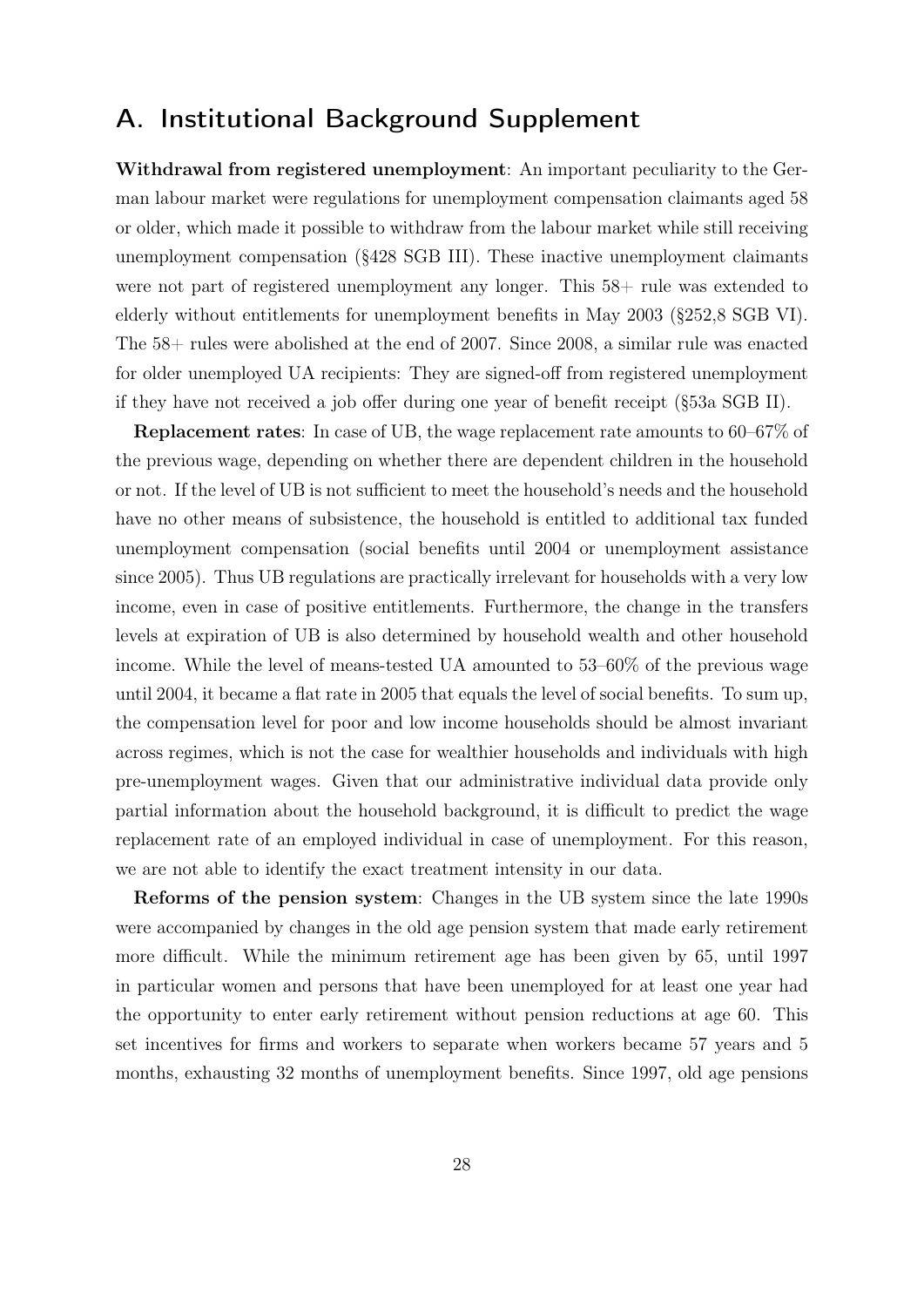were lowered for individuals retiring prior to the minimum age of 65 by 0.3 percentage points per month that retirement entry takes places prior to the age of eligibility for the full pension. During a transition period (1997–2004), different birth cohorts could retire with a full pension at different ages; the transition, however, was implemented without discontinuities and over a long time horizon. Furthermore, from 2006 onwards, the earliest entry age into pension due to unemployment has been raised from 60 to 63 years. Again, the reform was implemented without discontinuities and over a transition period (2006–2012). To summarise, it has been possible since 2005 to build a bridge from UB (with maximum duration) into retirement without pension reductions starting from an age of 62 and 5 months, and with maximum pension reductions (18 percent) still from an age of 57 years and 5 months. Since 2006, a transition into early retirement could be achieved without pension reductions for those aged 63 years and 7 months, while the starting age for a transition with pension reductions depends on the age cohort and gradually increases to 61 years and 7 months (with a latter pension reduction of 7.2 percent).

Employment protection legislation and severance pay: Since 2004, employment protection legislation applies to workers employed in firms with more than 10 workers (before: more than 5 workers) and with a tenure of more than 6 months. Layoffs may only be justified, if the firm can state a suitable reason for termination; most firms dismiss workers for economic reasons or offer severance payments. Firms displacing workers for economic reasons have to rank workers according to the criteria age, tenure, family responsibilities and disability. Furthermore, since 2004, the law specifies the amount of severance payments if the firm dismisses the worker for economic reasons, to reduce incentives of dismissed workers to file a lawsuit (the minimum compensation amounts to one half of a monthly gross wage for each year the worker has been employed by the firm). Generally, if older employees with long tenure quit before terms of notice of the lay-off have expired and receive severance pay, UB claims are suspended and delayed by this period (§143a SGB III). Until 2004, the receipt of severance payments was interpreted as indication of a voluntary job loss; since then it does not induce a cut-off period if the employee has been laid off for economic reasons.